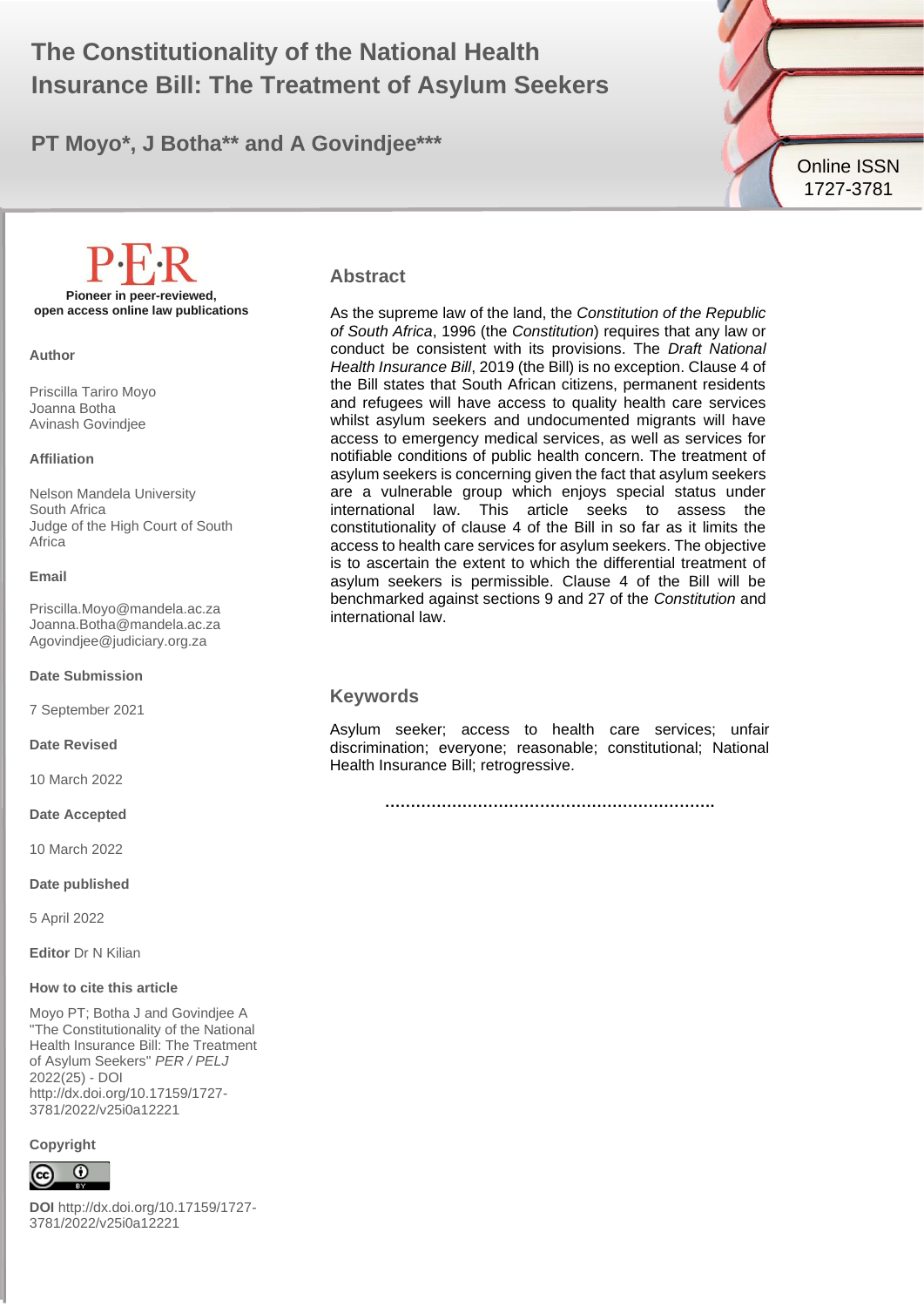## **1 Introduction**

With the rise of international migration, one of the core issues the state has had to address is the extent to which non-nationals, particularly asylum seekers, should be accommodated in the provision of social services such as health care. Given South Africa's limited resources, it has been argued that the state has an obligation to its citizens first before catering for nonnationals.<sup>1</sup> However, a conservative regulatory approach towards the social protection of non-citizens in South Africa is problematic because social services are guaranteed to everyone in the *Constitution*. South Africa has also ratified many international instruments which protect asylum seekers' access to social services. It is for this reason that the Bill, $2$  which provides for differential treatment for asylum seekers in clause 4, raises a constitutional issue.

The Bill aims to provide universal access to quality health care to all. Clause 4 of the Bill reads as follows:

- (1) The Fund, in consultation with the Minister, must purchase health care services, determined by the Benefits Advisory Committee, on behalf of—
	- (a) South African citizens;
	- (b) Permanent residents;
	- (c) Refugees;
	- (d) Inmates as provided for in section 12 of the Correctional Services Act, 1998 (Act No. 111 of 1998); and
	- (e) certain categories or individual foreigners determined by the Minister of Home Affairs, after consultation with the Minister and the Minister of Finance, by notice in the Gazette.
- (2) An asylum seeker or illegal foreigner is only entitled to—
	- (a) Emergency medical services; and

Priscilla Tariro Moyo. LLB LLM and LLD student (NMU), Department of Public Law, Nelson Mandela University, South Africa. Email: Priscilla.Moyo@mandela.ac.za. ORCiD: https://orcid.org/0000-0002-1406-6380.

Joanna Botha. BA LLB LLD. Associate Professor, Head of Department, Department of Public Law, Nelson Mandela University, South Africa. Email: Joanna.Botha@mandela.ac.za. ORCiD: https://orcid.org/0000-0003-0099-399X.

<sup>\*\*\*</sup> Avinash Govindjee. BA LLB LLM LLD. Judge of the High Court of South Africa, Eastern Cape Division. Email: [Agovindjee@judiciary.org.za.](mailto:Agovindjee@judiciary.org.za) ORCiD: [https://orcid.org/0](https://orcid.org/0000-0003-0099-399X)000-0002-9402-9490.

<sup>1</sup> Mukumbang, Ambe and Adebiyi 2020 *International Journal for Equity in Health* 2; Alfaro-Velcamp "*Don't Send Your Sick Here*" 3.

<sup>2</sup> *Draft National Health Insurance Bill*, 2019, Notice of Intention to Introduce and Explanatory Summary Published for Comment (the Bill), explanatory summary published in GN 1014 in GG 42598 of 26 July 2019.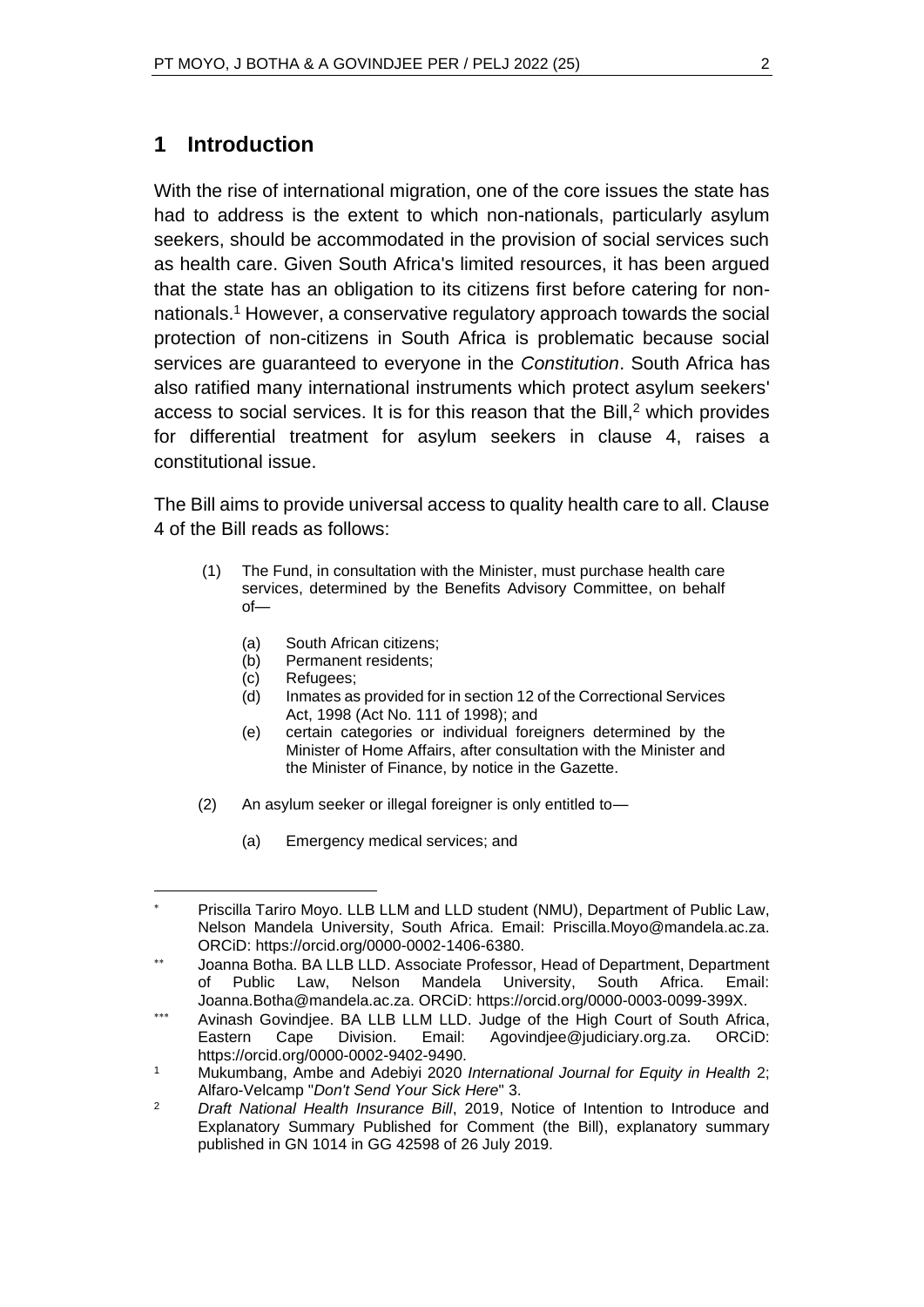(b) Services for notifiable conditions of public health concern

The clause treats asylum seekers differently from citizens, permanent residents and refugees and seemingly on a par with undocumented migrants. This article assesses the constitutionality of this provision in the light of the obligations placed on the state to realise the right of everyone to have access to health care services and the right not to be unfairly discriminated against. Two main issues will be addressed: first, whether the Bill is a retrogressive measure given that it reduces the extent to which the right to access health care services is currently guaranteed; and, secondly, whether clause 4 unfairly discriminates against asylum seekers.<sup>3</sup>

The article commences with a brief overview of the policy context surrounding access to health care services for asylum seekers and then goes on to explain the current protection afforded to asylum seekers under the *National Health Act* (the NHA).<sup>4</sup> Thereafter, a summary is provided of the changes under the Bill. This is followed by a discussion of the nature and scope of the obligations placed on the state to realise the right to access health care services and the obligation not to discriminate unfairly against asylum seekers. The article then analyses the extent to which the Bill is constitutionally compliant with section 27 and section 9 of the *Constitution*.

# **2 Definition and status of an asylum seeker in context**

An asylum seeker is a person who fled his or her country and is seeking refugee status in South Africa, but whose application is still under consideration.<sup>5</sup> A refugee, on the other hand, is a person who has been granted asylum status and protection in terms of section 24 of the *Refugee Act*. <sup>6</sup> Once a person has been granted refugee status, he or she enjoys full legal protection, which includes access to the rights in chapter 2 of the Bill of Rights.<sup>7</sup>

When asylum seekers enter the country, they are issued with an asylum seeker permit which allows them to be in the country whilst awaiting the outcome of their application. Ordinarily the permit is valid for six months and

<sup>3</sup> It is acknowledged that clause 4 of the Bill also limits the health services available to undocumented migrants. However, asylum seekers and undocumented migrants are treated differently in international law; as such this article will be confined to the treatment of asylum seekers only, in the Bill.

<sup>4</sup> *National Health Act* 61 of 2003 (the NHA).

<sup>5</sup> Department of Home Affairs Date Unknown http://www.dha.gov.za/index.php/ immigration-services/refugee-status-asylum.

<sup>6</sup> *Refugee Act* 130 of 1998.

<sup>7</sup> S 27 of the *Refugee Act* 130 of 1998.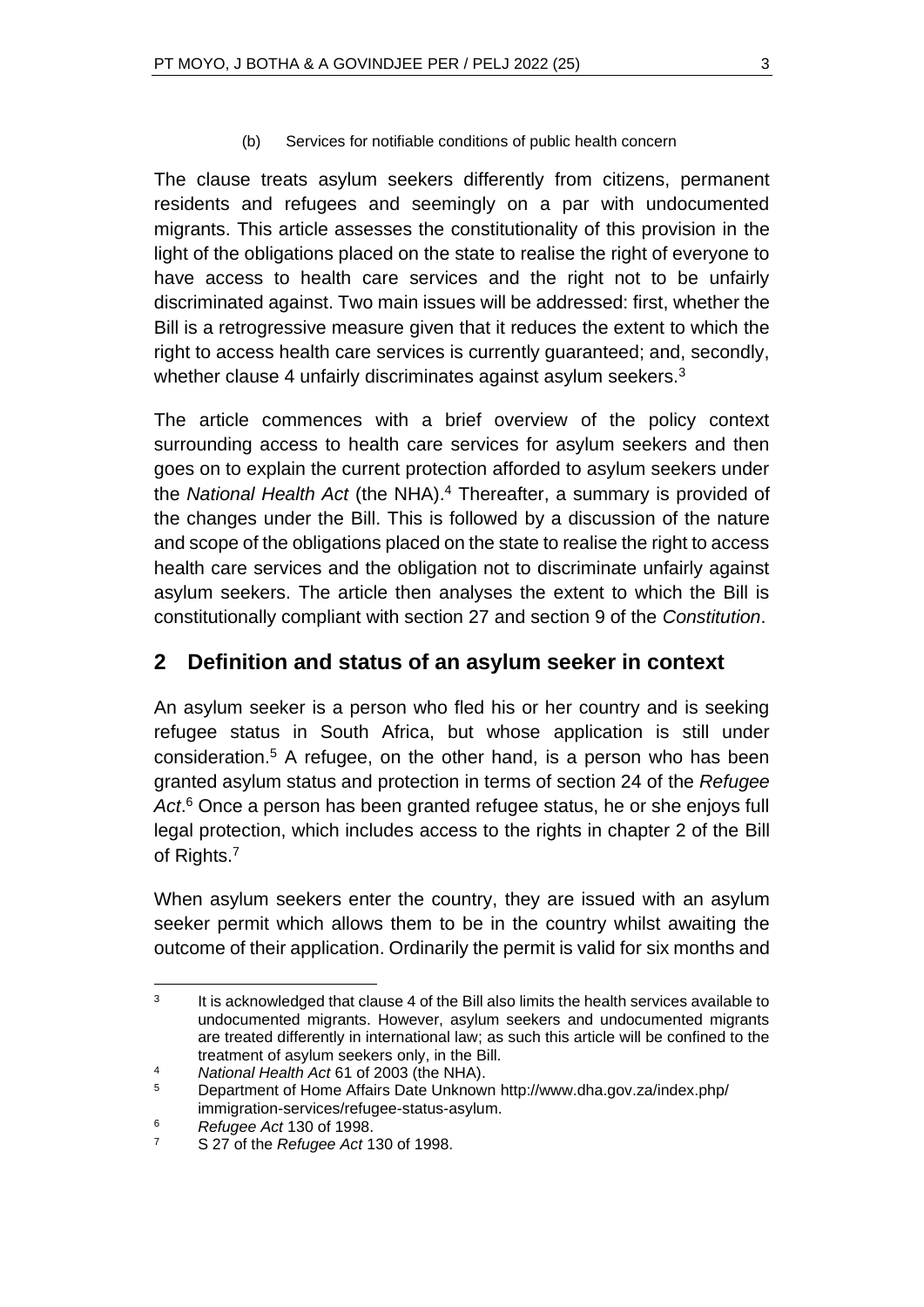can be renewed for a further six months.<sup>8</sup> However, in practice the application for refugee status is a lengthy process characterised by uncertainty. $9$  The reality is that there is a significant backlog in the processing of applications, with the result that asylum seekers have to renew their permits several times, with many having to wait six years for an outcome.<sup>10</sup> To illustrate, in 2020 the Auditor-General reported to the Portfolio Committee on Home Affairs that the backlog period for the Standing Committee on Refugee Affairs was one year, and the backlog for those awaiting adjudication by the Refugee Appeals Board was 68 years.<sup>11</sup> This means that many *de facto* refugees are stuck in a bureaucratic backlog and retain their asylum seeker status in the interim period.<sup>12</sup> The Bill must be interpreted against this contextual reality.

The Bill is aimed at ensuring universal access to health care services by introducing the National Health Insurance Fund (NHI), which will purchase health care services from both the public and private sectors on behalf of the population.<sup>13</sup> This means that both the public and the private sectors will be open to all persons who are registered users under the NHI Fund. However, not everyone will have access to the same services, as highlighted in clause 4 of the Bill. The Bill purports to limit the health services available to asylum seekers. This does not come as a surprise, given that migrants have been blamed for burdening the health system.<sup>14</sup> These sentiments are also reflected in the Department of Home Affairs' White Paper on International Migration, 2017, which states that the asylum seeker regime is being abused by economic migrants, resulting in the state's failure to deliver on socio-economic rights.<sup>15</sup> In order to assess the constitutionality of the treatment of asylum seekers in the Bill regard must be had to the current legislative framework for health care services for asylum seekers, which is now addressed.

<sup>8</sup> Department of Home Affairs Date Unknown http://www.dha.gov.za/index.php /immigration-services/refugee-status-asylum.

<sup>9</sup> Heeren *et al* 2014 *Comprehensive Psychiatry* 825.

<sup>10</sup> Schockaert *et al* 2020 *Refugee Survey Quarterly* 35.

<sup>11</sup> PMG 2020 https://pmg.org.za/committee-meeting/29634/.

<sup>12</sup> Scalabrini Centre 2020 https://scalabrini.org.za/wp-content/uploads/2020/04/ scalabrini-centre-25-4-25-letter-to-ncc-regarding-equal-treatment-for-asyumseekers-refugees-and-migrants.pdf para 27.

<sup>13</sup> Clause 2 of the Bill.

<sup>14</sup> Willie 2018 https://www.sahrc.org.za/index.php/sahrc-media/opinion-pieces/item/ 1422-ensuring-health-and-access-to-health-care-for-migrants-a-right-and-goodpublic-health-practice.

<sup>15</sup> Department of Home Affairs *White Paper on International Migration* 59.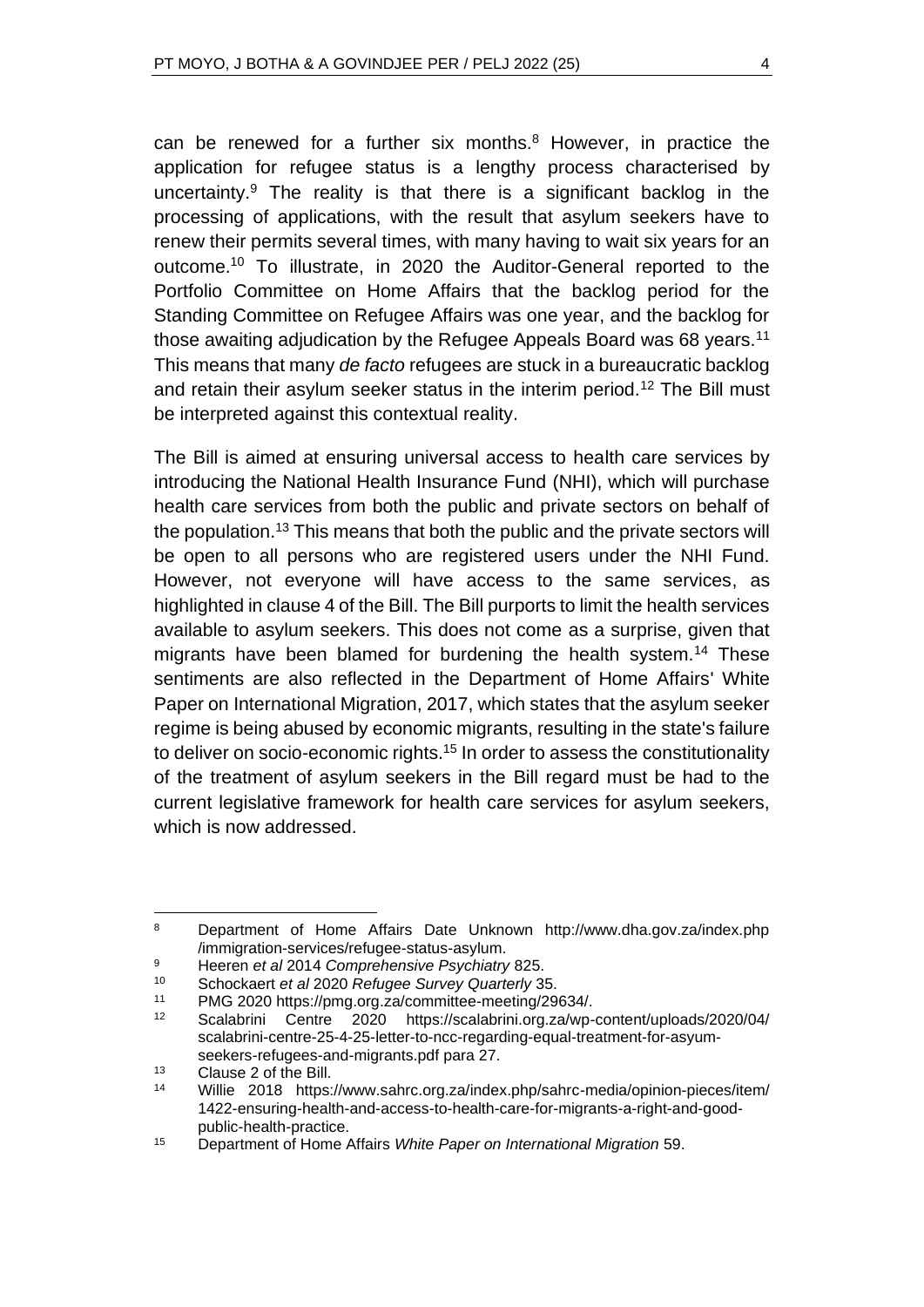# **3 Legislative framework for health care services for asylum seekers**

The NHA is the main Act regulating the provision of health care services in South Africa. It recognises a two-tiered health system comprised of the private and the public health service sectors.<sup>16</sup> The public sector caters to all, particularly those without medical schemes, whereas access to the private health services depends on an individual's ability to pay.<sup>17</sup> Both sectors have two components: the provision of healthcare services by healthcare practitioners and the funding of such health services.<sup>18</sup>

Whilst the *Immigration Act*<sup>19</sup> is silent on health rights for asylum seekers, the NHA does not exclude asylum seekers. In terms of section 4(3) of the NHA, all persons who are not members of medical schemes are entitled to free primary health care services at public health establishments.<sup>20</sup> Pregnant women, lactating mothers and children are entitled to free health care services at public hospitals and clinics. $2<sup>1</sup>$  These services are available to all, regardless of nationality or immigration status. Moreover, according to the Directive issued by the National Department of Health in 2007, refugees and asylum seekers (documented or undocumented) are entitled to free HIV treatment.<sup>22</sup>

Not all health services are provided free of charge - people pay for hospital services as defined in the patients' fee schedule. The National Uniform Patient Fee Schedule exempts the following persons from paying full fees for hospital services: non-citizens who are permanent residents, noncitizens with a temporary or work permit, and illegal foreigners from the SADC region.<sup>23</sup> Asylum seekers would fall under temporary permit

<sup>19</sup> *Immigration Act* 13 of 2002.

<sup>16</sup> S 1 of the NHA defines the national health system as: "the system within the Republic, whether within the public or private sector, in which the individual components are concerned with the financing, provision or delivery of health services."

<sup>17</sup> Mahlathi and Dhlamini 2015 https://www.who.int/workforcealliance/031616 south\_africa\_case\_studiesweb.pdf?ua=1 3.

<sup>18</sup> Competition Commission 2019 http://www.compcom.co.za/wpcontent/uploads/2014/09/Health-MarketInquiry-Report.pd[f](http://www.compcom.co.za/wp-content/uploads/2014/09/Health-Market-Inquiry-Report.pdf) 45.

 $S$  4(3) of the NHA.

 $21$  S 4(3) of the NHA.

<sup>22</sup> Department of Health 2007 https://www.passop.co.za/wp-content/uploads /2012/07/revenue-directive\_refugees-and-asylum-seekers-with-or-withoutpermit.pdf.

 $23$  These groups of non-citizens are exempt to the extent that South African citizens are exempt, subject to a means test based on their income to determine the subsidisation of fees.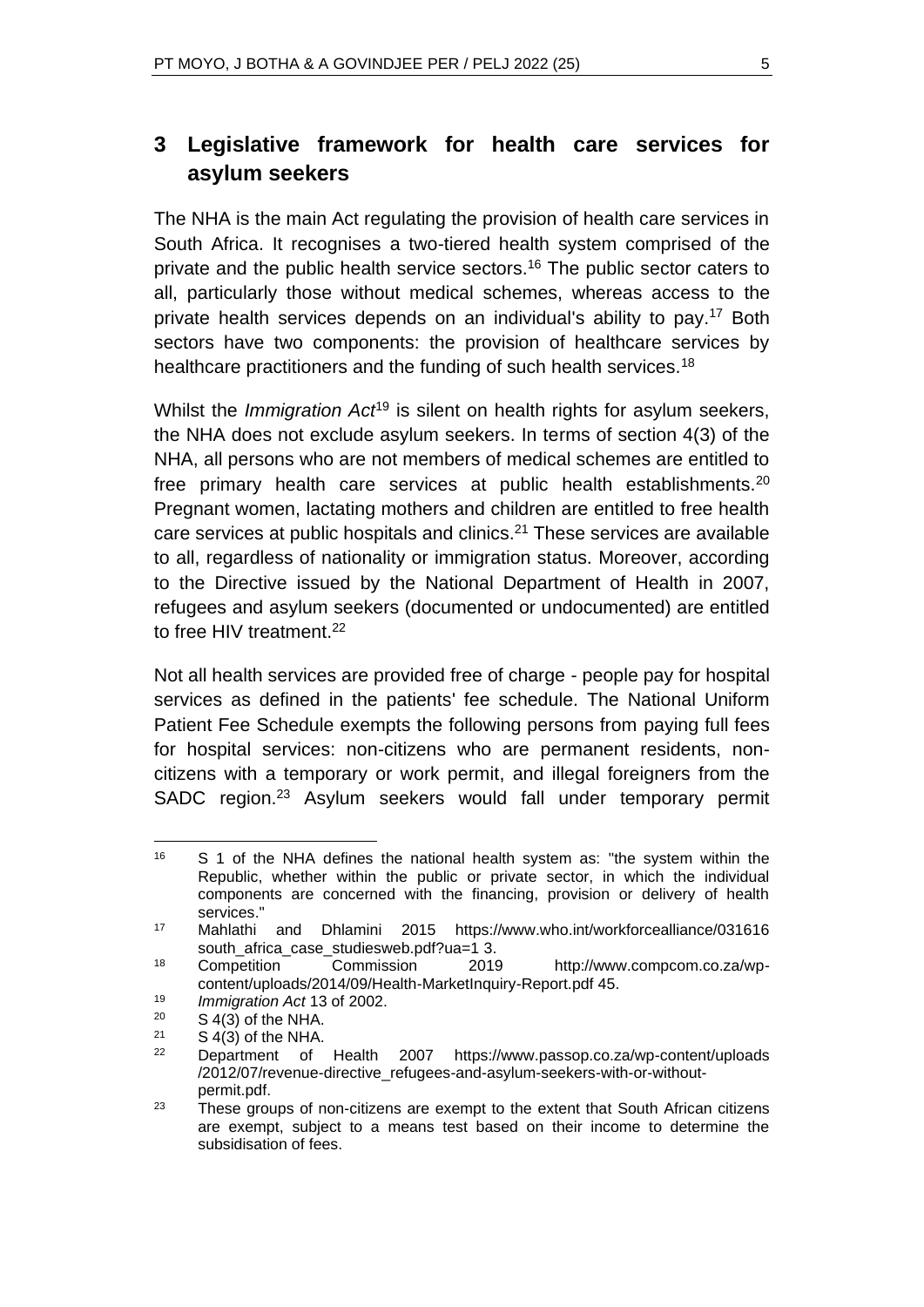holders.<sup>24</sup> This means that while health services are not entirely free, asylum seekers currently do not have to pay the full amount for health services. They are entitled to free primary health care services including free HIV treatment and are exempt from paying full fees for hospital services.

The Bill aims to amend the NHA by limiting the services that are currently available to asylum seekers. As discussed in 5.1 below, under the Bill asylum seekers will have access only to free emergency medical services and services for notifiable conditions of public health concerns.<sup>25</sup> The emergency medical services which will be available are narrowly defined as "health services provided by any private or public entity dedicated, staffed and equipped to offer pre-hospital acute medical treatment and transport of the ill or injured."<sup>26</sup> Emergency medical health services as envisaged by the Bill will not cover primary health care services and are likely to coincide with emergency medical treatment as defined in *Soobramoney v Minister of Health (Kwazulu-Natal)* (*Soobramoney*),<sup>27</sup> namely treatment for a sudden catastrophe that calls for immediate medical attention necessary and available to avert that harm.<sup>28</sup> Notifiable conditions of public health concern, on the other hand, are medical conditions, diseases or infections of public health importance such as tuberculosis and the recent COVID-19 pandemic.<sup>29</sup> The scope of services available to asylum seekers under the NHI scheme will thus be narrower than the access that is currently available to them, raising the question of whether the NHI scheme amounts to a retrogressive measure.

Against this background, and so as to determine the constitutionality of clause 4 of the Bill, the scope of the right to access health care services in section 27 of the *Constitution* is introduced, followed by an analysis of the right not to be discriminated against unfairly in section 9 of the *Constitution*. The analysis of both rights is preceded by a description of the scope of the right in international law.

<sup>24</sup> Southern Africa Litigation Centre 2019 https://www.southernafricalitigation centre.org/2019/11/28/salc-submissions-on-the-south-african-national-healthinsurance-bill-nhi/ para 14.

<sup>25</sup> Clause 4 of the Bill.

<sup>26</sup> Clause 1 of the Bill.

<sup>27</sup> *Soobramoney v Minister of Health (Kwazulu-Natal)* 1998 1 SA 765 (CC) (*Soobramoney).*

<sup>28</sup> *Soobramoney* para 20.

<sup>&</sup>lt;sup>29</sup> Regulations Relating to the Surveillance and the Control of Notifiable Medical Conditions, published in GN 604 in GG 40945 of 30 June 2017.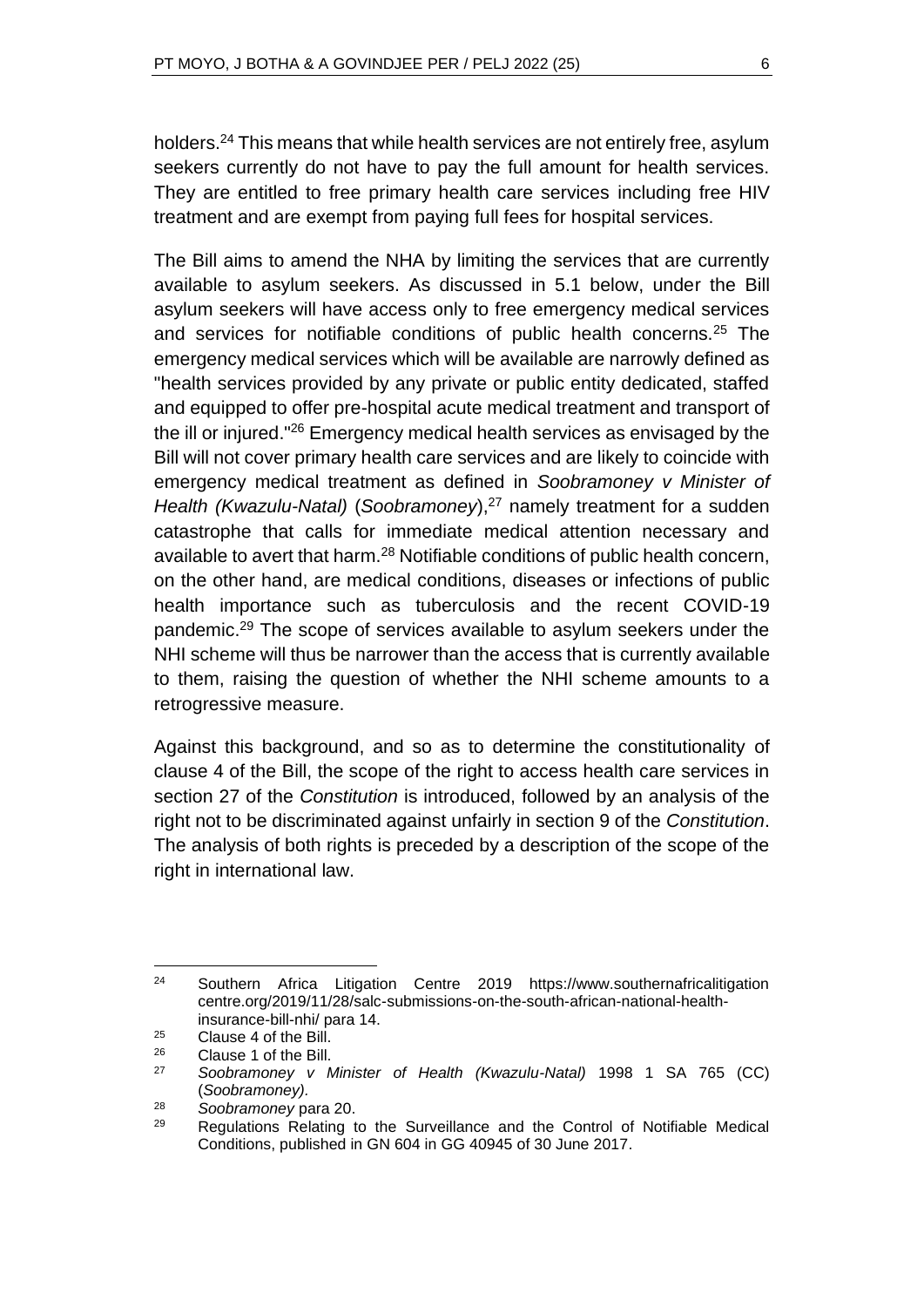## **4 Related constitutional considerations**

#### *4.1 The right to access health care services*

The right to access health care services is protected in international law under a broader right to health that is afforded to everyone. Article 12 of the *International Covenant on Economic, Social and Cultural Rights* (ICESCR) entrenches everyone's right to the "highest attainable standard of physical and mental health". <sup>30</sup> There is a duty on state parties not to discriminate when adopting measures aimed at fulfilling the right to health. Article 2(2) of the ICESCR obliges state parties to ensure that the rights of the Covenant are exercised without discrimination of any kind. The following grounds are listed as prohibited grounds: "race, colour, sex, language, religion, national or social origin, land, birth or other status."<sup>31</sup>

International law jurisprudence has reiterated the need to protect the right to health for non-nationals, including asylum seekers. The Committee on Economic, Social and Cultural Rights (UNCESCR) in its *General Comment*  19 on the right to social security stated that: 32

Non-nationals should be able to access non-contributory schemes for income support, affordable access to health care and family support. Any restrictions, including a qualification period, must be proportionate and reasonable. All persons, irrespective of their nationality, residency or immigration status, are entitled to primary and emergency medical care.

Furthermore, the United Nations High Commissioner for Human Rights (UNHCR) has recognised the obligation of states to safeguard the welfare of asylum-seekers, by stating that:<sup>33</sup>

Asylum seekers should have access to the appropriate governmental and non-governmental entities when they require assistance so that their basic support needs including food, clothing, accommodation, and medical care, as well as respect for their privacy, are met.

<sup>30</sup> *International Covenant on Economic, Social and Cultural Rights* (1966) (ICESCR). South Africa ratified this treaty in 2015.

 $31$  Article 2(2) of the ICESCR.

<sup>32</sup> *UNCESCR General Comment 19: The Right to Social Security* UN Doc E/C.12/GC/19 (2008) para 37.

<sup>33</sup> UNHCR 2002 https://www.unhcr.org/excom/exconc/3dafdd344/executivecommittee-conclusion-93-2002-conclusion-reception-asylum-seekers.html para (b)(ii). The Supreme Court of Appeal has already upheld the right of asylum seekers (who are awaiting the process of their applications) to work or study on a limited basis: *Minister of Home Affairs v Watchenuka* 2004 1 All SA 21 (SCA); Also see *Arse v Minister of Home Affairs* 2010 7 BCLR 640 (SCA).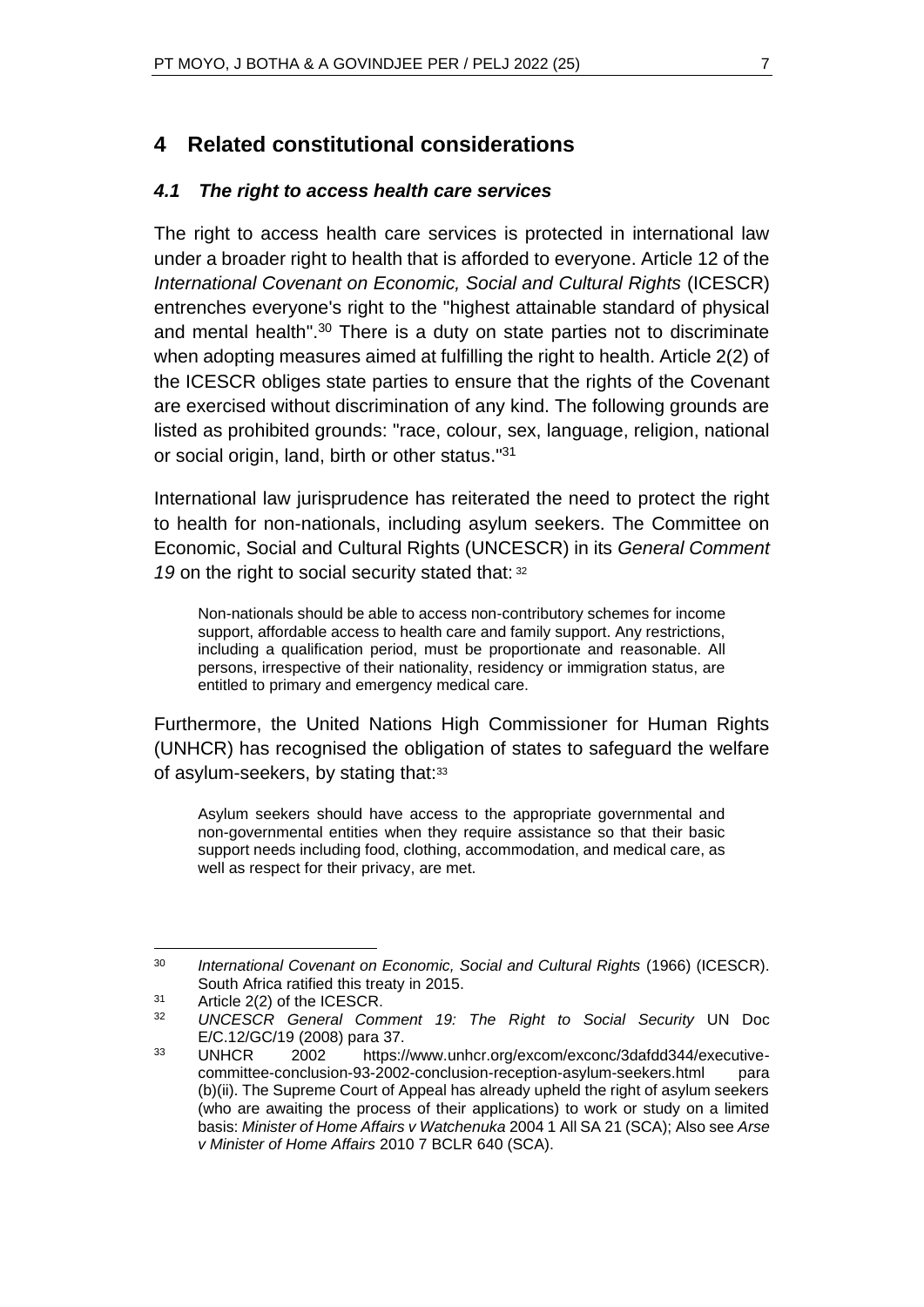Finally, the UNCESCR in its *Concluding Observations* to South Africa recommended that South Africa must ensure that asylum seekers are guaranteed effective basic health care and other social services.<sup>34</sup> It can be seen in the provisions of international law that asylum seekers should be afforded special protection when accessing health care services.

In South Africa the right to access health care services is entrenched in section 27 of the *Constitution*, which reads as follows:

- (1) Everyone has the right to have access to—
	- (a) health care services ...
- (2) The state must take reasonable legislative and other measures, within its available resources, to achieve the progressive realisation of each of these rights.

The right to access health care services has been interpreted in case law, with the following core principles enunciated:

- South Africa's constitutional jurisprudence stresses that the Bill of Rights applies to citizens and non-citizens, except for those provisions which apply to citizens only.<sup>35</sup> For example, the Constitutional Court in *Khosa v Minister of Social Development (Khosa)* accepted that the term "everyone", when used in relation to the rights contained in section 27, includes non-citizens.<sup>36</sup> Similarly, in *Centre for Child Law v Minister of Basic Education*, in interpreting the right to basic education for children, the Eastern Cape High Court held that the word "everyone" is not conditional upon the presentation of a valid identification document.<sup>37</sup>
- The right does not create an entitlement to claim a core service immediately from the state; instead, the right is subject to progressive realisation, which means that it is to be realised over time.<sup>38</sup>

<sup>34</sup> *UNCESCR Concluding Observations on the Initial Report of South Africa* UN Doc E/C.12/ZAF/CO/1 (2018) para 25.

<sup>35</sup> *Khosa v Minister of Social Development* 2004 6 SA 505 (CC) (*Khosa*) para 47; *Teddy Bear Clinic for Abused Children v Minister of Justice and Constitutional Development*  2014 2 SA 168 (CC) para 38; *Union of Refugee Women v Director: Private Security Industry Regulatory Authority* 2007 4 SA 395 (CC) para 46; *Lawyers for Human Rights v Minister of Home Affairs* 2004 4 SA 125 (CC) para 26-27.

<sup>36</sup> *Khosa* para 47.

<sup>37</sup> *Centre for Child Law v Minister of Basic Education* 2020 3 SA 141 (ECG) para 90.

<sup>&</sup>lt;sup>38</sup> Minister of Health v Treatment Action Campaign (No 2) 2002 5 SA 721 (CC) para 39; *Mazibuko v City of Johannesburg* 2010 3 BCLR 239 (CC) para 56 (*Mazibuko*).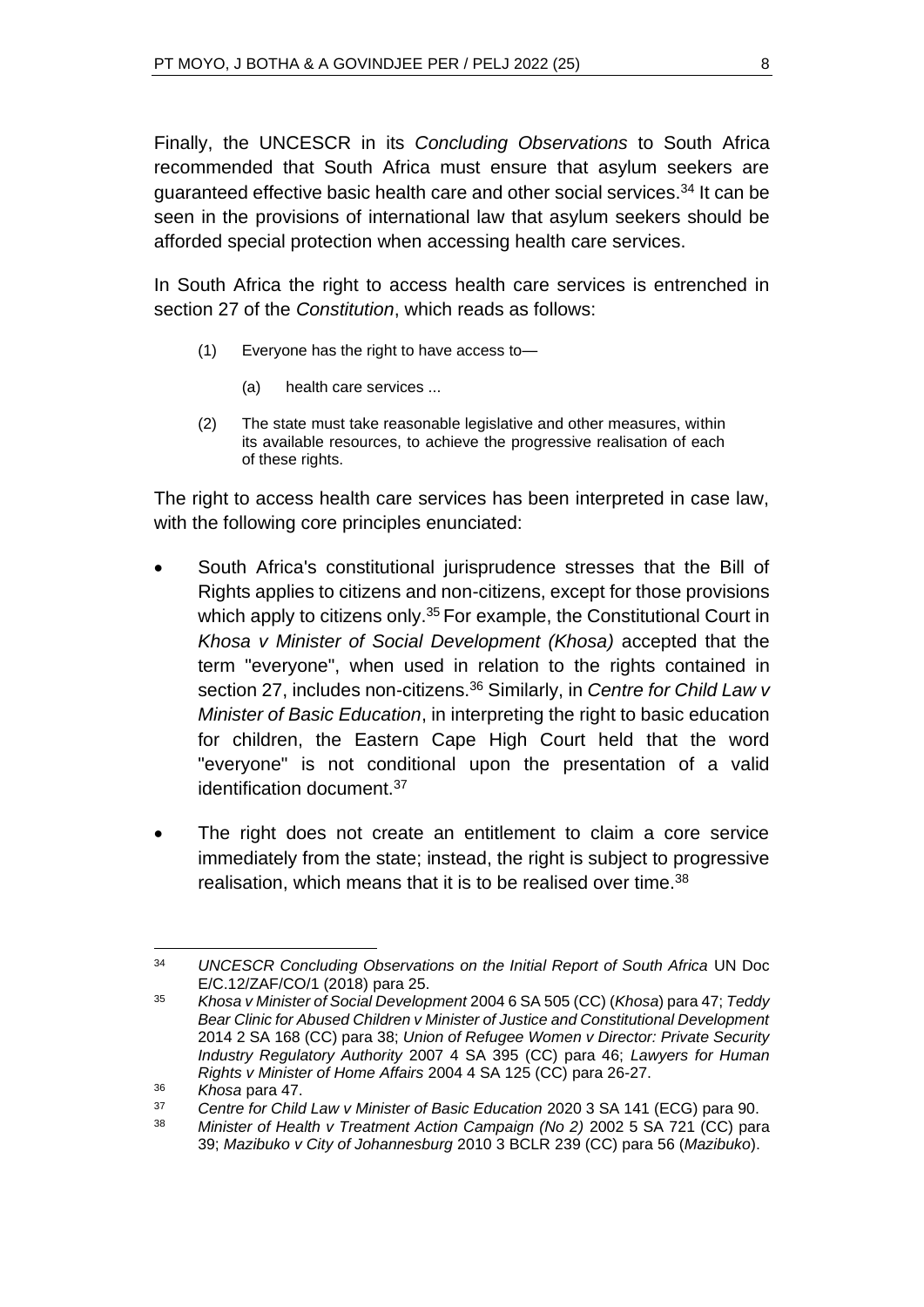- The realisation of the right is dependent upon the availability of resources.<sup>39</sup>
- Whether the state has discharged its duty to realise the right progressively will be evaluated by the courts in terms of the "reasonableness" of the state's plan to implement the right.<sup>40</sup>

#### *4.2 Progressive realisation*

The Bill is a measure aimed at achieving the progressive realisation of the right to access health care services. Progressive realisation is a concept that acknowledges that socio-economic rights, like the right to access health care services, cannot be realised over a short period because the reality is that most states do not have the resources to implement the right straight away.<sup>41</sup> Progressive realisation requires the state to ensure that accessibility is facilitated progressively by adopting measures that are aimed at removing financial, administrative and legal hurdles which impede access over time.<sup>42</sup> While the right cannot be realised immediately, the state must show that it is moving expeditiously and effectively in trying to ensure that everyone has access to the right to health care services.<sup>43</sup> Progressive realisation also includes a negative duty to avoid retrogressive measures. Retrogressive measures are steps taken by the state which have the effect of taking away an existing entitlement to a right.<sup>44</sup> The concept of a retrogressive measure is not subject to the reasonableness test because the duty not to impose retrogressive measures is a negative one.<sup>45</sup> However, before exploring the concept further (see 3.4 below), a brief explanation of how the courts will assess whether the state has fulfilled its positive obligation to realise the right to access health care services progressively is necessary, as this impacts on the question of whether the separate treatment of asylum seekers in the Bill is justifiable.

<sup>39</sup> *Soobramoney* para 11.

<sup>40</sup> *Khosa* para 43 (in determining reasonableness, context is all-important. There is no closed list of factors involved in the reasonableness enquiry and the relevance of various factors will be determined on a case-by-case basis depending on the particular facts and circumstances in question).

<sup>41</sup> *UNCESCR General Comment 3: The Nature of States Parties' Obligations* UN Doc E/1991/23 (1990) (*General Comment 3*) para 9. This concept has been interpreted by the UNCESCR in *General Comment* 3 and the Constitutional Court has endorsed such an interpretation.

<sup>42</sup> *Government of the Republic of South Africa v Grootboom* 2001 1 SA 46 (CC) (*Grootboom*) para 45.

<sup>43</sup> *General Comment 3* para 9.

<sup>44</sup> OHCHR 2015 https://www.ohchr.org/Documents/Issues/ESCR/E-2015-59.pdf.<br>45 See 3.4 below

See 3.4 below.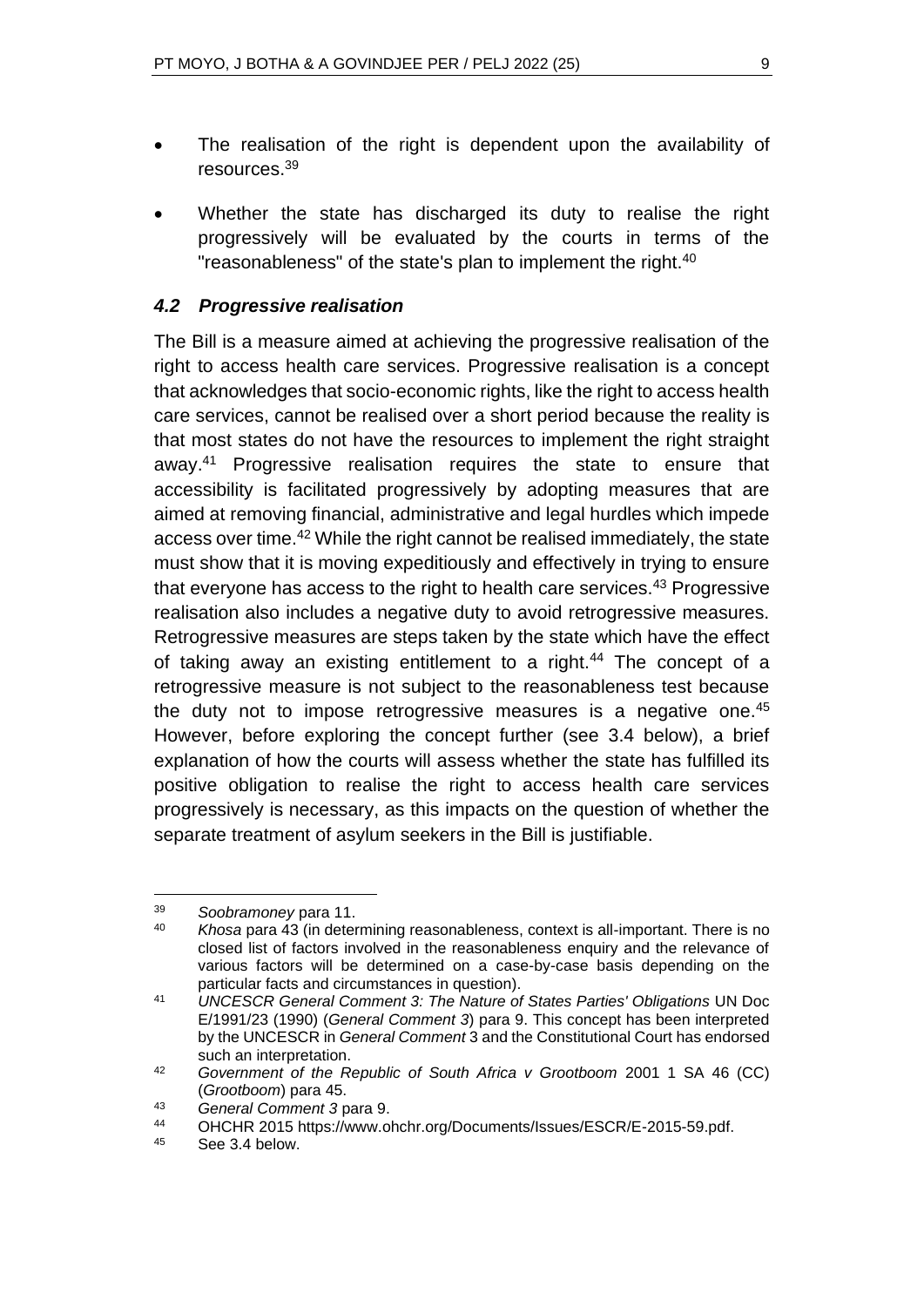#### *4.3 Reasonableness approach*

The courts use the reasonableness review to assess whether the state has fulfilled its positive obligation to realise the right to access to health care services progressively within its available resources. The reasonableness approach, as developed in *Government of the Republic of South Africa v Grootboom* (*Grootboom)*, allows the state a margin of discretion in choosing policies.<sup>46</sup> The test is not whether better measures could have been adopted or whether public money could have been better spent. The question is whether the measures that have been adopted are reasonable.<sup>47</sup> This analysis goes beyond a rationality analysis. <sup>48</sup> In *Khosa*, when dealing with the exclusion of permanent residents from a social security scheme*,* the Constitutional Court remarked that the standard of reasonableness was a higher standard than that of rationality.<sup>49</sup> In other words, it goes beyond asking whether there is a rational connection between a differentiating law and a legitimate governmental purpose. The court will examine whether the measure adopted by the state can facilitate the realisation of the right in question. Reasonableness is context-sensitive,<sup>50</sup> because it requires the weighing up of various factors such as the extent to which the measure considers those in desperate need.<sup>51</sup>

## *4.4 Retrogressive measures*

Retrogressive measures are measures that reduce the extent to which a right is already guaranteed.<sup>52</sup> In international law there is a presumption

<sup>46</sup> The reasonableness test has been subsequently applied in *Mazibuko v City of Johannesburg* 2010 3 BCLR 239 (CC); *Minister of Health v Treatment Action Campaign (No 2)* 2002 5 SA 721 (CC).

<sup>47</sup> *Grootboom* para 41.

Rationality enquires into whether there is a rational connection between a differentiating law and a legitimate governmental purpose.

<sup>49</sup> *Khosa* para 67.

<sup>50</sup> Quinot and Liebenberg 2011 *Stell LR* 652.

<sup>51</sup> *Grootboom* para 44. The CC held that a reasonable measure in brief: "i) is wellcoordinated and allocates responsibilities to different spheres of government; ii) does not unfairly discriminate against groups of people; iii) is coherent and comprehensive; iv) does not exclude people who need assistance; v) is reasonable in conception and implementation; vi) is transparent; vii) is continuously reviewed; viii) does ensure that there are sufficient human and financial resources to implement the measure; ix) does consider the short-term, medium-term and long-term needs of the people."

<sup>52</sup> *Maastricht Guidelines on Violations of Economic, Social and Cultural Rights* (1997) *(Maastricht Guidelines)* para 14.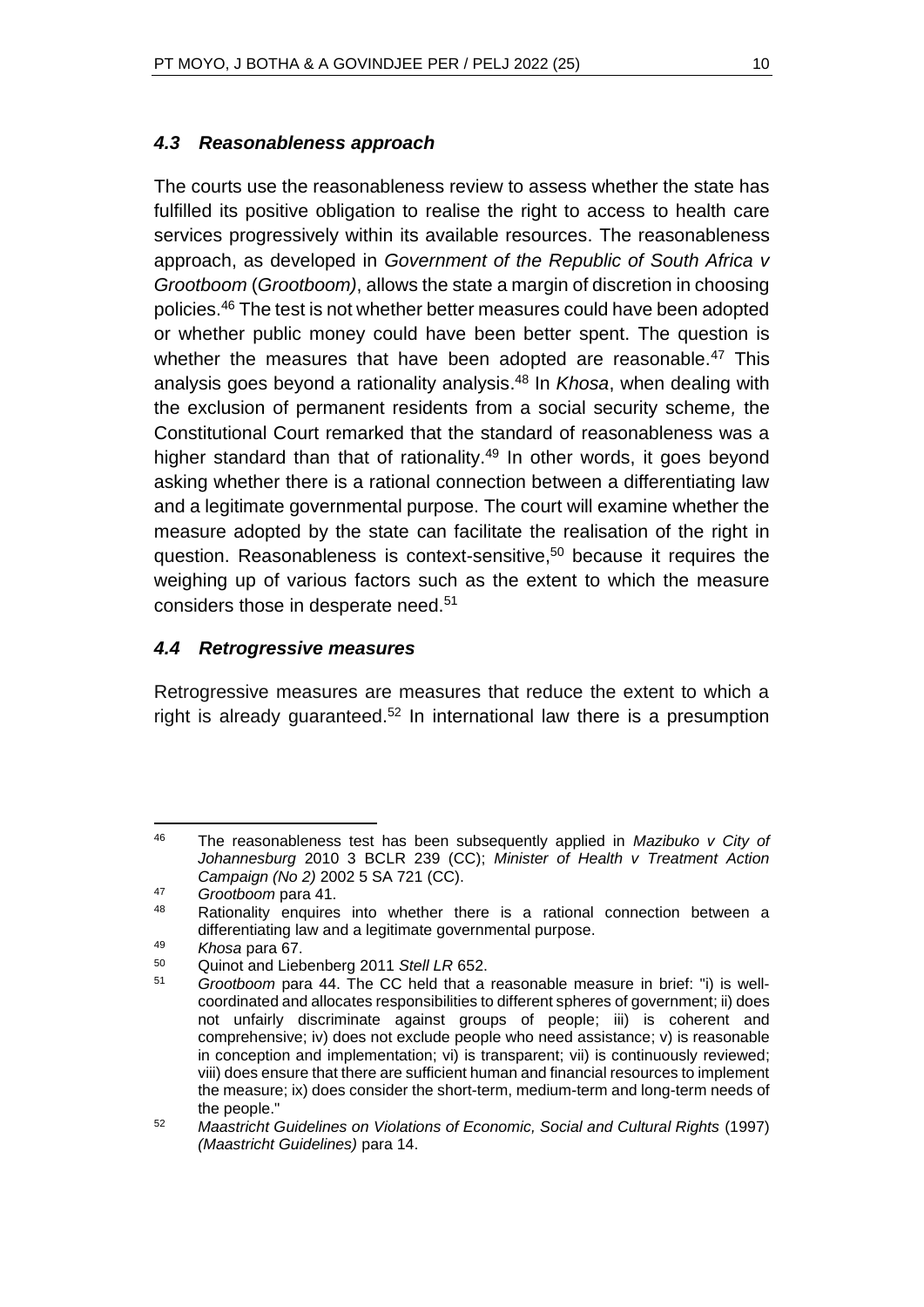that, unless justified, retrogressive measures are prohibited.<sup>53</sup> The UNCESCR in *General Comment* 3 states that: 54

Any deliberately retrogressive measures in that regard would require the most careful consideration and would need to be fully justified by reference to the totality of the rights provided for in the Covenant and in the context of the full use of the maximum available resources.

The implementation of retrogressive measures requires the most rigorous justification. The UNCESCR will consider the following factors when assessing whether a state was justified in adopting retrogressive measures: (a) there was reasonable justification for the action; (b) alternatives were comprehensively examined; (c) there was genuine participation from affected groups in examining the proposed measures and alternatives; (d) the measures were directly or indirectly discriminatory; (e) the measures will have a sustained impact on the realisation of the right in question; and (f) there was an independent review of the measures at the national level.<sup>55</sup>

In *Grootboom* the Constitutional Court endorsed the concept of a retrogressive measure as outlined by the UNCESCR in *General Comment* 3. However, the court did not give content to the term in the South African context. In *Mazibuko v City of Johannesburg* (*Mazibuko*),<sup>56</sup> the Applicants argued that the shift from the deemed consumption system of water supply to the new water provision policy constituted an unreasonable measure because it was retrogressive. The court laid down the test for determining whether a measure constituted a retrogressive step. It held that when determining whether a measure is retrogressive it is necessary to compare what was provided under the old system to what is furnished under the new system.<sup>57</sup> Again, the court did not deal with the content of a retrogressive measure and did not ultimately find that a retrogressive step had been taken by the state. The concept has still not been clearly adapted for the South African context and this has led scholars such as Woolman to describe retrogressive measures as "a concept in search of a definition".<sup>58</sup> There is also no clarity on how the courts will approach the matter where a measure is clearly retrogressive. While progressive realisation is a positive duty that

<sup>53</sup> Liebenberg 2020 *South African Judicial Education Journal* 19; De Vos 1997 *SAJHR* 97.

<sup>54</sup> *General Comment* 3 para 9.

<sup>55</sup> *UNCESCR General Comment 19: The Right to Social Security* UN Doc E/C.12/GC/19 (2008) para 42

<sup>56</sup> See *Mazibuko* above.

<sup>57</sup> *Mazibuko* para 138. It should be noted that the court did not ultimately find that a retrogressive step had been taken by the state.

<sup>58</sup> Woolman, Sprague and Black 2009 *SAJHR* 110.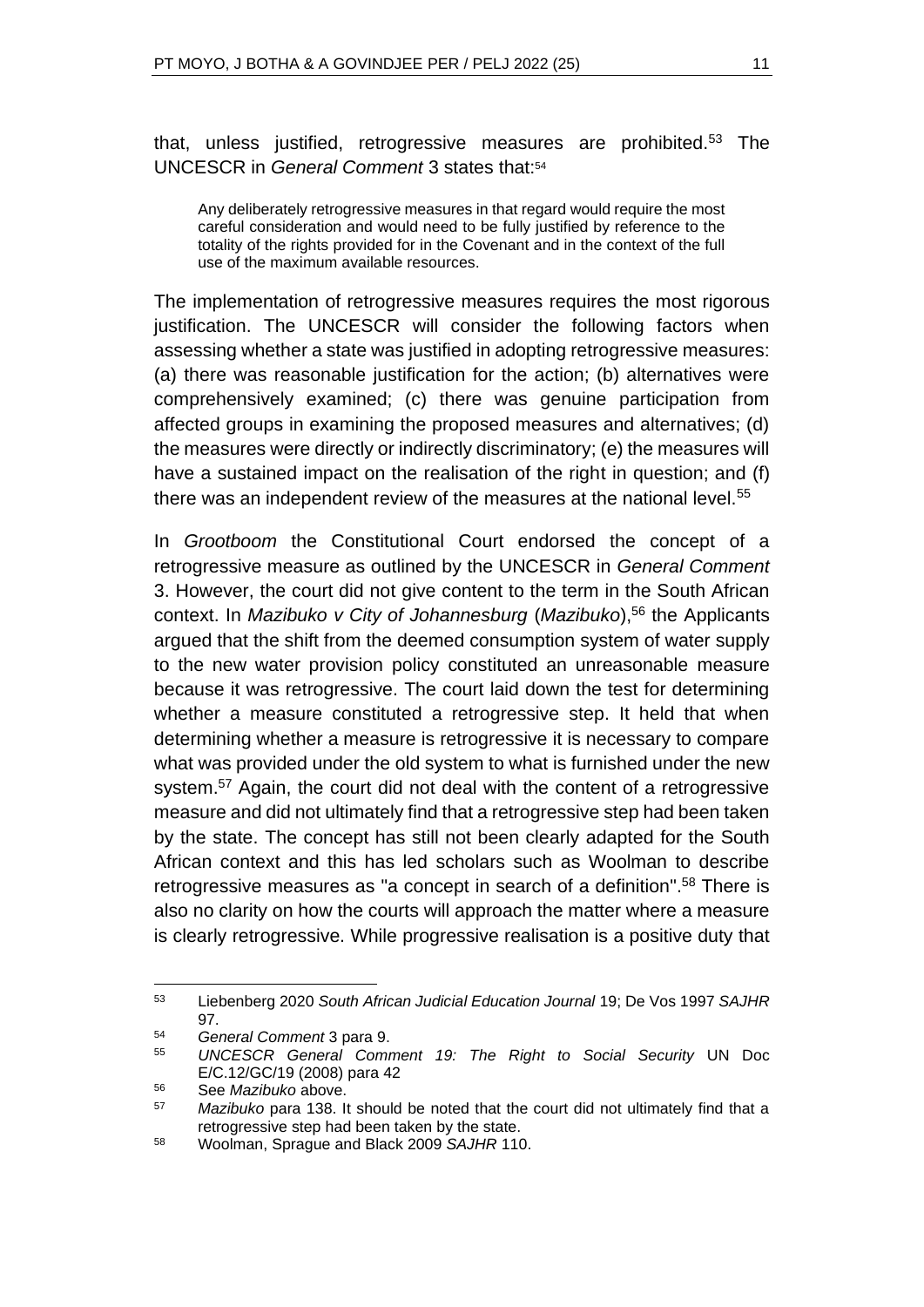is assessed in terms of the reasonableness criterion, the duty to avoid retrogressive measures is a negative duty, and in South Africa negative infringements are regarded as limitations on the applicable right, which are subject to justification in terms of section 36, the general limitation clause.<sup>59</sup> It follows that since the duty to avoid retrogressive measures is a negative one,<sup>60</sup> such a step would have to be justified in terms of section 36.

However, the recent decision of the Gauteng High Court is worth noting, where the court had to consider whether the state was in breach of its duty to ensure that the National School Nutrition Programme (NSNP) provides a daily meal to all qualifying learners whether they are attending school or studying away from school.<sup>61</sup> It was argued that by not providing at least a meal a day during the school term, the Minister and the MEC took away an existing entitlement for learners.<sup>62</sup> Drawing from the UNCRC *General Comment 19*, the court held that in times of economic crisis, regressive measures may be considered only after assessing all other options and ensuring that children are the last to be affected, especially children in vulnerable situations.<sup>63</sup> Although the court did not engage with the nature of the obligation imposed by a retrogressive measure, nor the section 36 analysis, it is apparent from this judgment, that when assessing whether retrogressive measures are justified the courts will consider: a) whether the state has exhausted all other options; b) whether the state has considered the vulnerability of the group affected; c) the availability of resources; and d) the totality of the rights in issue.

# **5 The right to equality**

The right to equality is entrenched in several international instruments. A succinct expression of the right is found in article 26 of the *International Covenant on Civil and Political Rights* (ICCPR).<sup>64</sup> Discrimination is defined

<sup>59</sup> *Jaftha v Schoeman; Van Rooyen v Stoltz* 2005 2 SA 140 (CC) paras 3-34.

<sup>60</sup> Pieterse *Can Rights Cure?* 21; Du Toit *Evaluation of the National Health Insurance Scheme* 37.

<sup>61</sup> *Equal Education v Minister of Basic Education* 2021 1 SA 198 (GP) (*Equal Education*).

<sup>62</sup> *Equal Education* para 46.

<sup>63</sup> *Equal Education* para 57; *UNCRC General Comment 19 on Public Budgeting for the Realisation of Children's Rights* UN Doc CRC/C/GC/19 (2016).

<sup>64</sup> *International Covenant on Civil and Political Rights* (1966). These grounds are similar to those listed in art 2(2) of the ICESCR.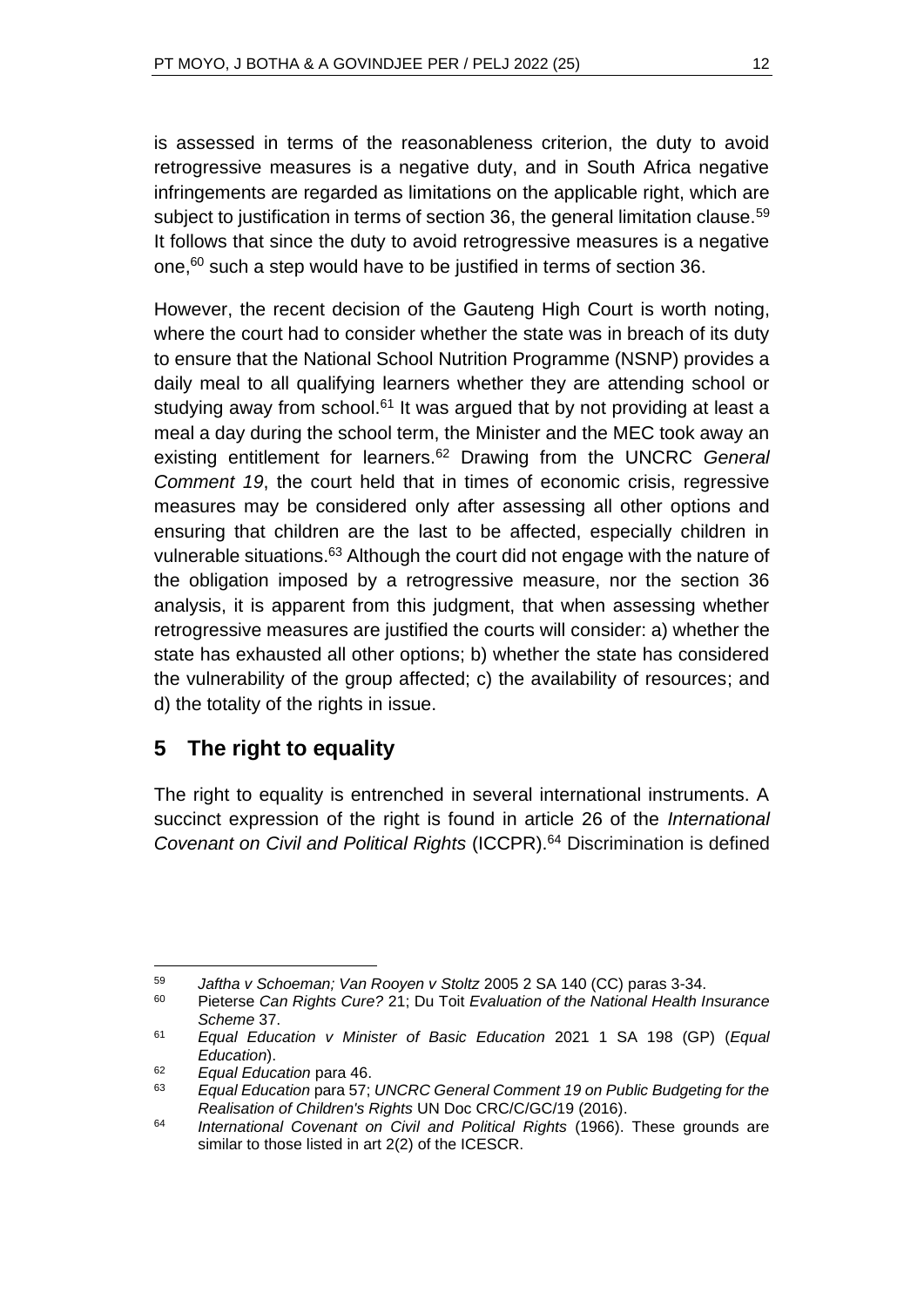as any distinction, exclusion, or differential treatment based on a ground that is prohibited by law.<sup>65</sup>

Discrimination based on nationality has been recognised as discrimination falling under the prohibited ground of "other status" in international law.<sup>66</sup> Differentiating between citizens and non-citizens in international law is not impermissible *per se*. Differential treatment based on citizenship or immigration status will constitute discrimination if the criteria for such differentiation, judged in the light of the objectives and purposes of the relevant Convention, are not applied pursuant to a legitimate aim, and are not proportional to the achievement of this aim.<sup>67</sup> Furthermore, the UNHRC has stated that although there may be grounds in some situations for differential treatment between migrants and non-migrants in specific areas, these will be permissible only "as long as minimum core obligations are not concerned: differentiations cannot lead to the exclusion of migrants, regular or irregular, from the core content of economic, social and cultural rights ...".<sup>68</sup> Moreover, the case of asylum seekers is distinguishable from irregular migrants as they enjoy a special and separate status in international law.<sup>69</sup> What is afforded to them has to go beyond the bare minimum.<sup>70</sup>

The *Constitution* entrenches the right to equality in section 9.<sup>71</sup> Equality has been described as "an accessory and overarching principle of all other rights".<sup>72</sup> This is because it is both a stand-alone right and a constitutional

<sup>65</sup> *UNHRC CCPR General Comment 18: Non-discrimination* UN Doc HRI/GEN.1.Rev.9 (1989) para 8.

<sup>66</sup> *UNCRC General Comment 20 on the Implementation of the Rights of the Child During Adolescence* UN Doc CRC/C/GC/20 (2016) para 20; *Gueye v France* Communication No 196/1985, UN Doc CCPR/C/35/D/196/1985 (1989) para 9.4. In this case, discrimination based on nationality was said to fall under the ground "other status".

<sup>67</sup> *UNCERD General Recommendation XXX on Discrimination Against Non-citizens* (2002) para 36.

<sup>68</sup> *ECOSOC Report of the United Nations High Commissioner for Human Rights* UN Doc E/2010/89 (2010) para 14.

<sup>69</sup> Olivier and Govindjee 2021 https://www.lerasa.co.za/index.php/docman/ilera-africa-2021/papers-2/track-3-1/140-olivier-govindjee-asylum-seekrs-in-south-africacovid19; UNHCR 2016, updated 2018 https://www.unhcr.org/news/latest/ 2016/3/56e95c676/refugees-migrants-frequently-asked-questions-faqs.html.

 $70$  See 3.1 above.

<sup>71</sup> The legislation giving effect to s 9 is the *Promotion of Equality and Prevention of Unfair Discrimination Act* 4 of 2000. The principle of subsidiarity requires that this Act must be relied upon where there is a case of unfair discrimination rather than s 9. However, the *Constitution* must be relied upon directly where a statute (or the common law) fails to protect a basic right; See *Institute for Democracy in South Africa v African National Congress* 2005 3 All SA 45 (C) para 32.

<sup>72</sup> International Commission of Jurists *Guide for the Legal Enforcement and Adjudication of Economic, Social and Cultural Rights* 190.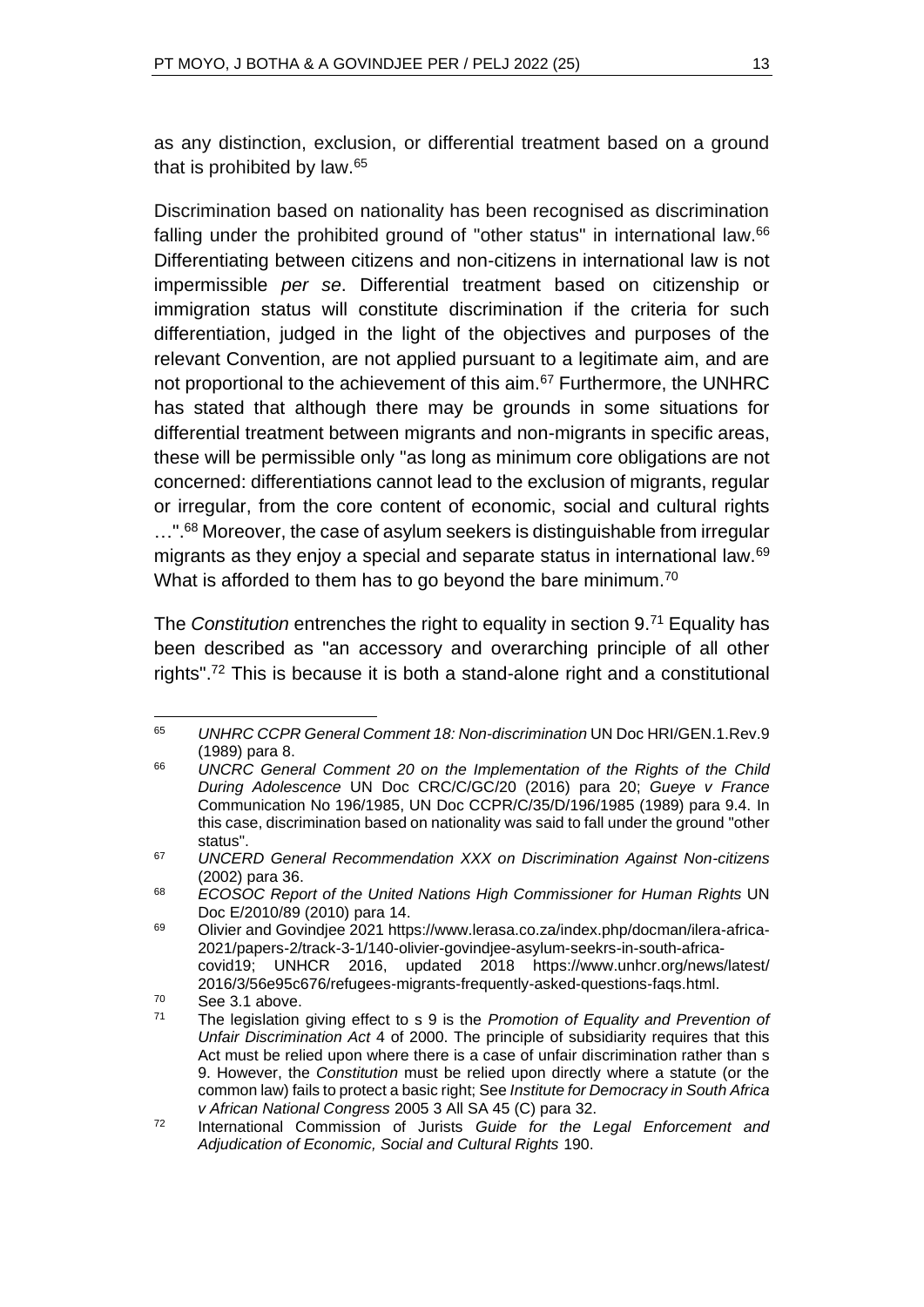value.<sup>73</sup> As a right, it intersects with other rights. Equality will always be implicated where the realisation of socio-economic rights excludes a group of people from the provision of a service.<sup>74</sup> This is because these rights are guaranteed to everyone.

In *Harksen v Lane* the Constitutional Court developed a test to determine whether there is an infringement of section 9.<sup>75</sup> Where a measure differentiates between groups of people, the courts will firstly assess whether a measure bears a rational connection with a legitimate government purpose. If no rational connection is established, the measure falls foul of section 9(1) of the *Constitution*. Even if there is a rational connection, the measure may still amount to unfair discrimination as envisaged in section 9(3). The second analysis therefore involves a consideration of whether the measure constitutes unfair discrimination.

Concerning the test for unfair discrimination, $76$  where the differentiation occurs on the grounds listed in section 9(3) of the *Constitution* it is presumed to be unfair.<sup>77</sup> If not, the applicant has to establish that the differentiation amounts to discrimination on an analogous ground and that the discrimination is unfair.<sup>78</sup> Differentiation will be regarded as being on an analogous ground if it is based on attributes that have the potential to impair the dignity of a person or to affect that person adversely in a comparably serious manner.<sup>79</sup>

The unfairness test focusses primarily on the impact of the discrimination on the complainant and others in his or her situation. In assessing unfairness, the court will look at the impact of the exclusion on the complainant.<sup>80</sup> If after weighing up all those factors the court concludes that a provision unfairly discriminates against a group of people, such discrimination will have to be justified in terms of section 36 of the

<sup>73</sup> International Commission of Jurists *Guide for the Legal Enforcement and Adjudication of Economic, Social and Cultural Rights* 190.

<sup>74</sup> Wayburne 2016 *SAJHR* 31.

<sup>75</sup> *Harksen v Lane* 1998 1 SA 300 (CC) (*Harksen v Lane*). The *Harksen v Lane* steps have been subsequently applied in several judgments and have been modified to fit a particular scenario. For example, the test was applied by the Eastern Cape High Court in *Centre for Child Law v Minister of Basic Education* 2020 3 SA 141 (ECG) when dealing with the right to basic education of undocumented children.

<sup>76</sup> The test was formulated in *Harksen v Lane.*

<sup>77</sup> *Harksen v Lane* para 47.

<sup>78</sup> *Harksen v Lane* para 47.

<sup>79</sup> *Harksen v Lane* para 47.

Khosa para 72.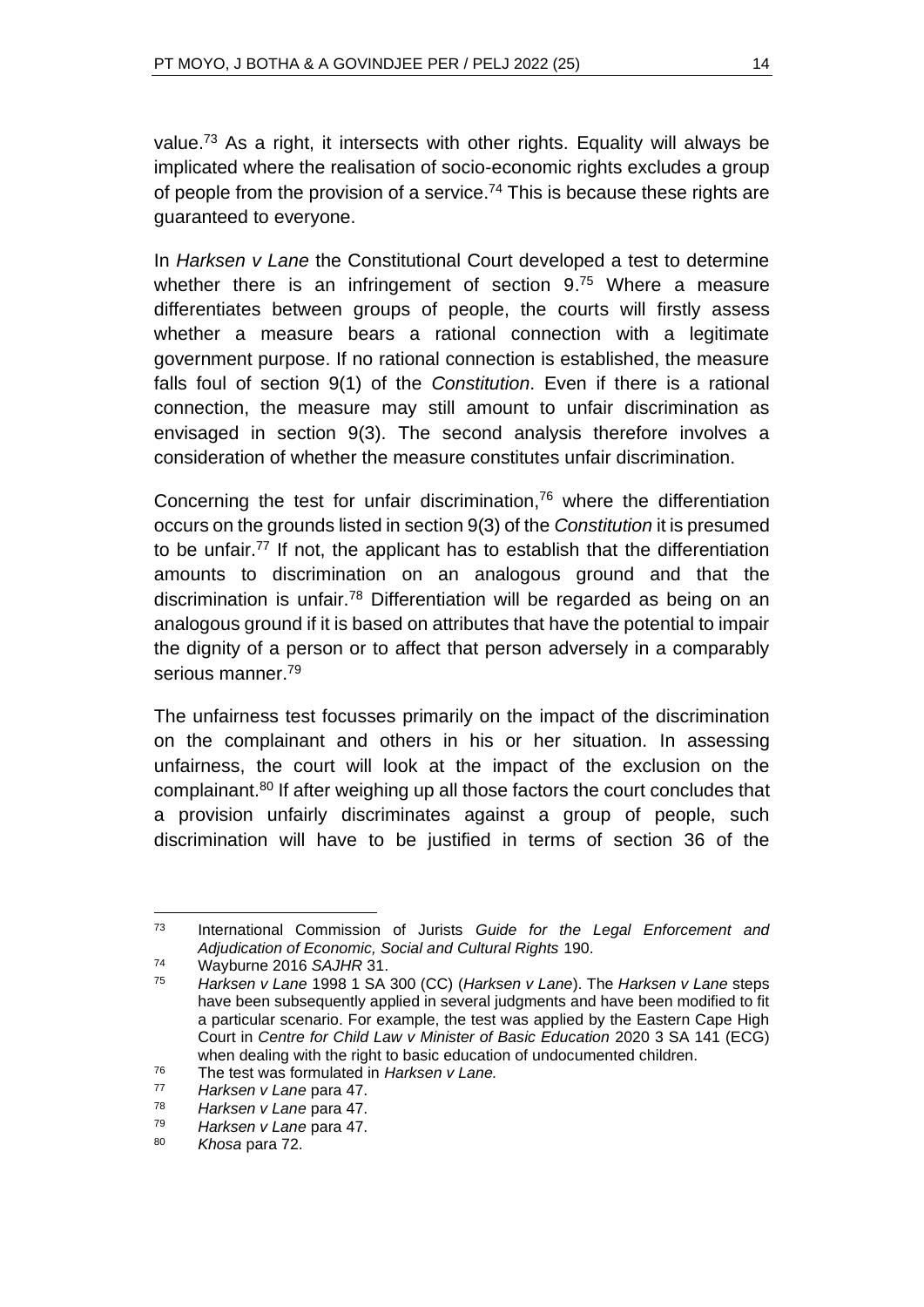*Constitution*. These steps will be considered below under 5.2 when assessing whether the Bill falls foul of section 9 of the *Constitution*.

# **6 Analysis**

## *6.1 Compliance with section 27*

Section 27 includes the duty to avoid retrogressive measures. As outlined in *Mazibuko*, the test for retrogression entails comparing the access that was available under the previous system against that under the new system.<sup>81</sup> As explained earlier, currently asylum seekers have access to free primary health care services, which are inclusive of treatment for HIV and Tuberculosis. Clause 4 of the Bill limits this access to mere emergency health services and services for notifiable conditions. The impact is that asylum seekers will have to pay for primary health care services. For instance, a pregnant woman who is an asylum seeker will have to pay for antenatal care, and an asylum seeker who is HIV-positive will not have access to ante-retroviral treatment. The Bill thus takes away the existing entitlement of asylum seekers to access primary health care services. This is a breach of the state's duty to refrain from impairing existing access to rights for groups of people and the duty to avoid retrogressive measures.  $82$ To this extent the Bill constitutes a retrogressive measure and requires justification.

The state is required to provide a compelling justification for the retrogression.<sup>83</sup> While the courts have not provided much guidance as to how such a justification would occur in the South African context, at the very least the courts would have to assess whether the state had exhausted all other alternatives before limiting the right in question.<sup>84</sup> Furthermore, because the duty to avoid retrogressive measures is a negative one, the implementation of clause 4 of the Bill requires justification in terms of section 36 of the *Constitution*. This means that the state would have to show, *inter alia,* that there are no less restrictive measures available. For example, the state has not provided justification as to why it is impossible to provide asylum seekers with basic primary health care services or a package that is inclusive of treatment of chronic illnesses such as HIV. It is in this respect that the state is likely to experience difficulties, as will be shown below. Before this is shown, however, it is also necessary to assess whether clause

 $81$  See para 3.4 above.<br> $82$  S 7 of the Constitution

<sup>82</sup> S 7 of the *Constitution*.

<sup>83</sup> Liebenberg *Socio-economic Rights* 190.

<sup>84</sup> *Equal Education* para 57.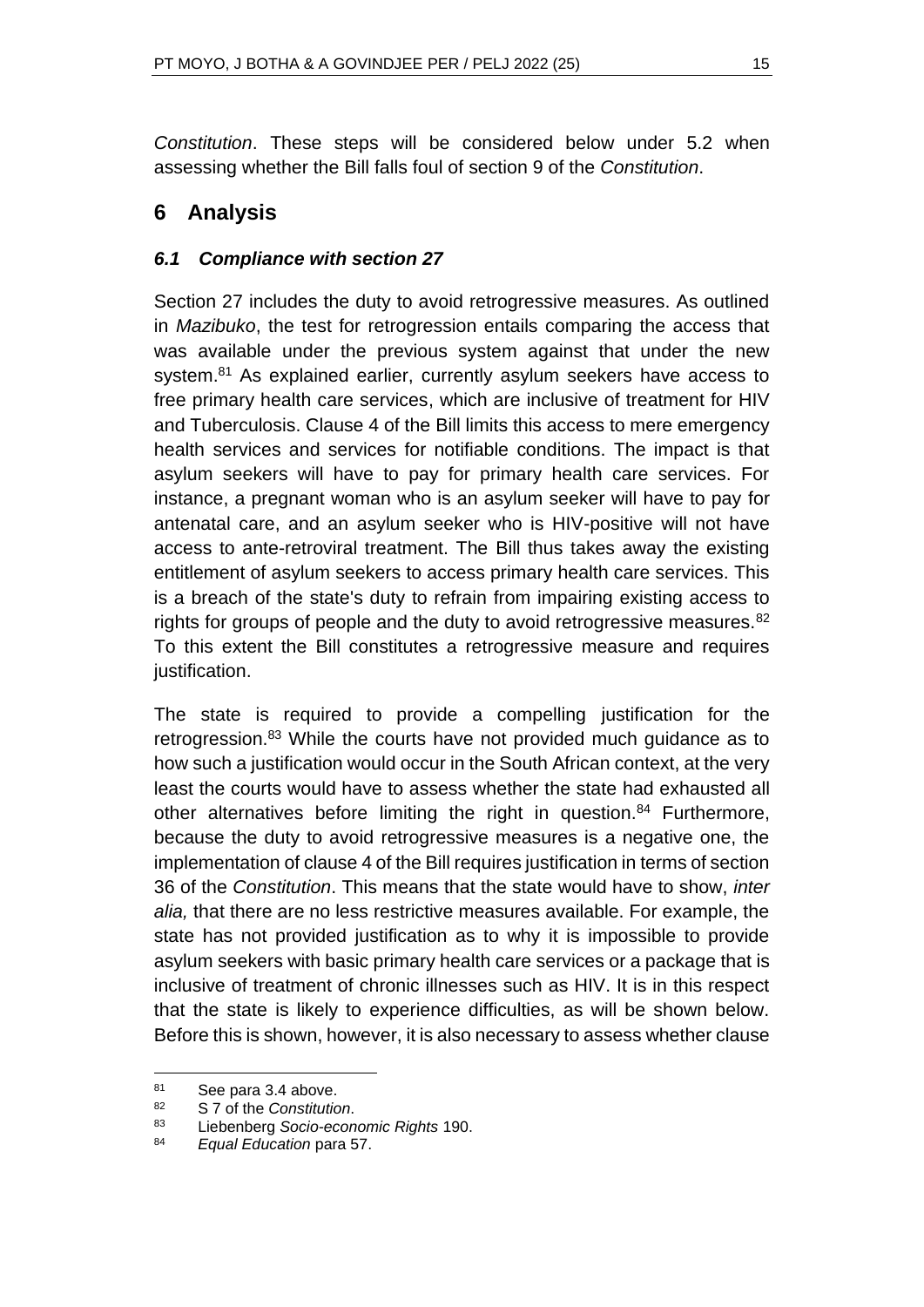4 violates the right to equality: specifically whether the measure discriminates unfairly against asylum seekers. This analysis is also relevant to the determination of whether clause 4 of the Bill is a retrogressive measure, as the relevant factors overlap to a large degree.

## *6.2 Compliance with section 9(3)*

The equality enquiry is two-legged in that the first consideration is whether or not there is a rational connection between the differentiating law and a legitimate government purpose. Where a measure is found to be rational it may still be found to be discriminatory. The second consideration involves an analysis of whether or not a measure unfairly discriminates against a group.

A measure falls foul of section 9(3) if it discriminates unfairly on a listed or an unlisted ground. Nationality is not a listed ground in terms of section 9(3) of the *Constitution*, but the Constitutional Court has recognised it as an unlisted ground.<sup>85</sup> This means that unfairness will have to be established by looking at the impact of the measure on the complainant's dignity. The courts will consider the following factors*:* the position of the complainants in society, the nature of the provision and the purpose sought to be achieved by it, and whether the provision is aimed at achieving a worthy societal goal.<sup>86</sup> It is to these factors that the discussion now turns.

#### *6.2.1Position of the complainant*

Asylum seekers are considered a vulnerable group in South Africa.<sup>87</sup> In *Union of Refugee Women v Director: Private Industry Regulatory Authority,* the Constitutional Court emphasised the need to protect refugees and asylum seekers as they are vulnerable groups in South African society.<sup>88</sup> Similarly, in *Minister of Home Affairs v Watchenuka*, when dealing with the right to employment of asylum seekers the Supreme Court of Appeal held

<sup>85</sup> *Larbi-Odam v Member of the Executive Council for Education (North-West Province)* 1998 1 SA 745 (CC); *Khosa* para 71*.*

<sup>86</sup> *Harksen v Lane* para 60.

<sup>87</sup> *Union of Refugee Women v Director: Private Security Industry Regulatory Authority*  2007 4 SA 395 (CC) paras 28-30. A vulnerable person is a person whose survival, care, protection or development may be compromised, due to a particular condition, situation or circumstance and which prevents the fulfilment of his or her rights. Examples of other vulnerable groups include persons with disabilities, older persons, vulnerable women and orphans.

<sup>88</sup> *Union of Refugee Women v Director: Private Security Industry Regulatory Authority* 2007 4 SA 395 (CC) para 101; Also see *Somali Association of South Africa v Limpopo Department of Economic Development, Environment and Tourism* 2015 1 SA 151 (SCA) para 32.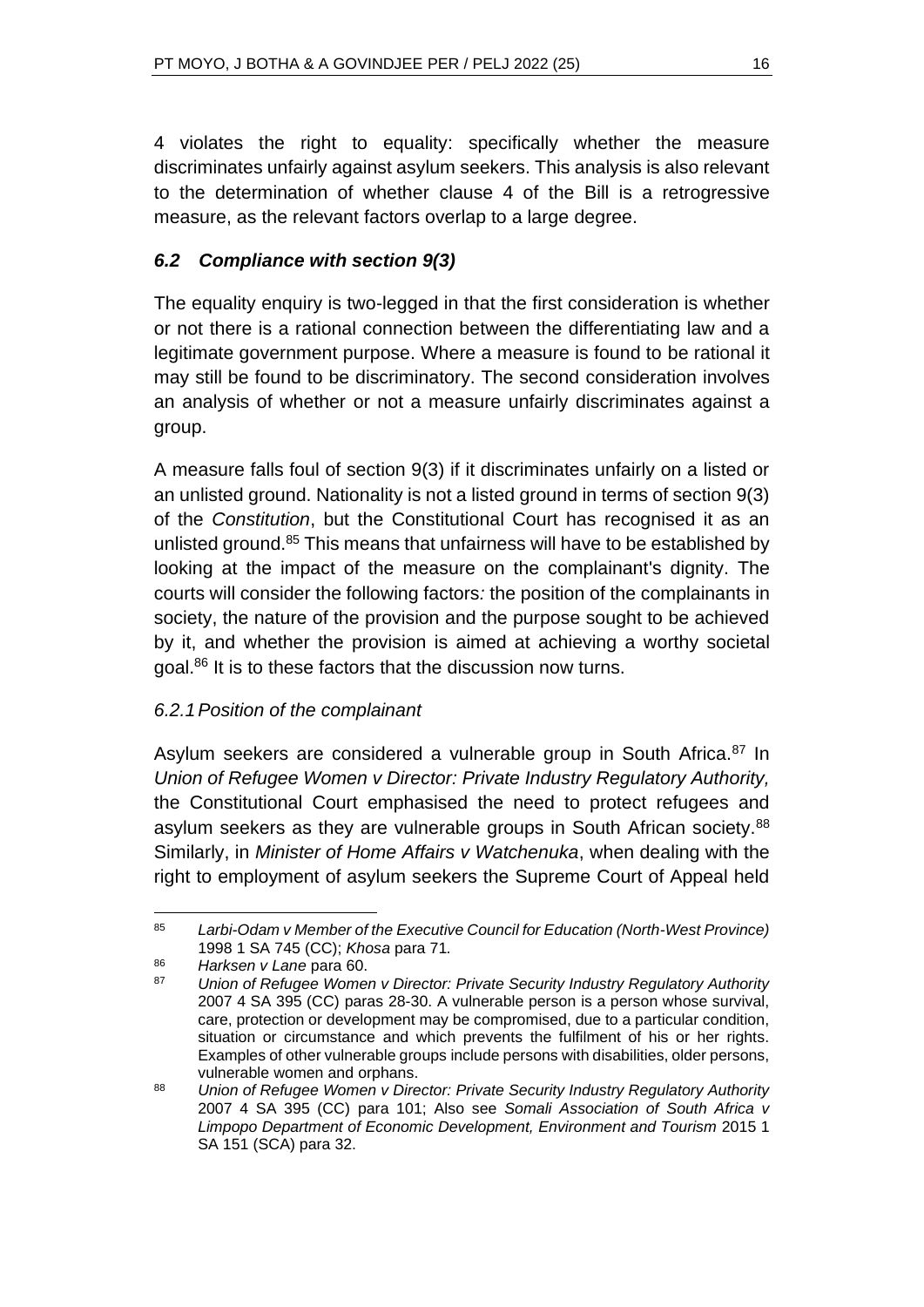that limiting the right of an asylum seeker to undertake employment where "employment is the only reasonable means for the person's support" is a restriction placed upon his or her ability to live without positive humiliation and degradation.<sup>89</sup> These decisions highlight the courts' willingness to protect the dignity of asylum seekers.

More recently, in *Scalabrini Centre of Cape Town v Minister of Social Development* the Gauteng High Court extended access to the Covid-19 Social Relief of Distress grant to special permit holders and asylum seekers with visas valid on 15 March 2020.<sup>90</sup> The court emphasised the need to protect the dignity of asylum seekers, holding that the exclusion of asylum seekers and special permit holders violated the Bill of Rights.<sup>91</sup>

Asylum seekers also struggle when it comes to accessing health care services. In *A E v Chief Executive Officer Helen Joseph Hospital*<sup>92</sup> an asylum seeker was needed renal dialysis but was denied access on the ground that she did not qualify for such services because section 61 of the NHA confines organ transplants to South African citizens and permanent residents. In any event, even if the applicant had qualified for a transplant, she would have to be placed on a waiting list due to resource scarcity.<sup>93</sup> In finding that the exclusion of the asylum seeker from renal dialysis was reasonable, the court held:<sup>94</sup>

It is not in the function of the court to decide who shall and who shall not receive the required medical treatment. It is for the medical practitioners and the Health profession and authorities who make those decisions. This court will only interfere if it finds that the decision was exercised unreasonably. I could not find any such suggestion.

This decision highlights the fact that asylum seekers depend heavily on public health care in South Africa and reemphasises the vulnerability of this group.<sup>95</sup> Furthermore, asylum seekers already face challenges when they

<sup>89</sup> *Minister of Home Affairs v Watchenuka* 2004 1 All SA 21 (SCA) para 32.

<sup>90</sup> *Scalabrini Centre of Cape Town v Minister of Social Development* 2021 1 SA 553 (GP).

<sup>91</sup> *Scalabrini Centre of Cape Town v Minister of Social Development* 2021 1 SA 553 (GP) para 34; See also *AI v Director of Asylum Seeker Management* [2019] ZAWCHC 114 (2 September 2019) para 25.

<sup>92</sup> *A E v Chief Executive Officer Helen Joseph Hospital* (19/15448) [2019] ZAGPJHC 379 (7 October 2019).

<sup>93</sup> *A E v Chief Executive Officer Helen Joseph Hospital* (19/15448) [2019] ZAGPJHC 379 (7 October 2019) para 32.

<sup>94</sup> *A E v Chief Executive Officer Helen Joseph Hospital* (19/15448) [2019] ZAGPJHC 379 (7 October 2019) para 32.

<sup>95</sup> The court based its decision on *Soobramoney,* which also dealt with the exclusion from renal dialysis, and used the rationality test to find that the exclusion from renal dialysis was fair. The court placed too much emphasis on the fact that the case was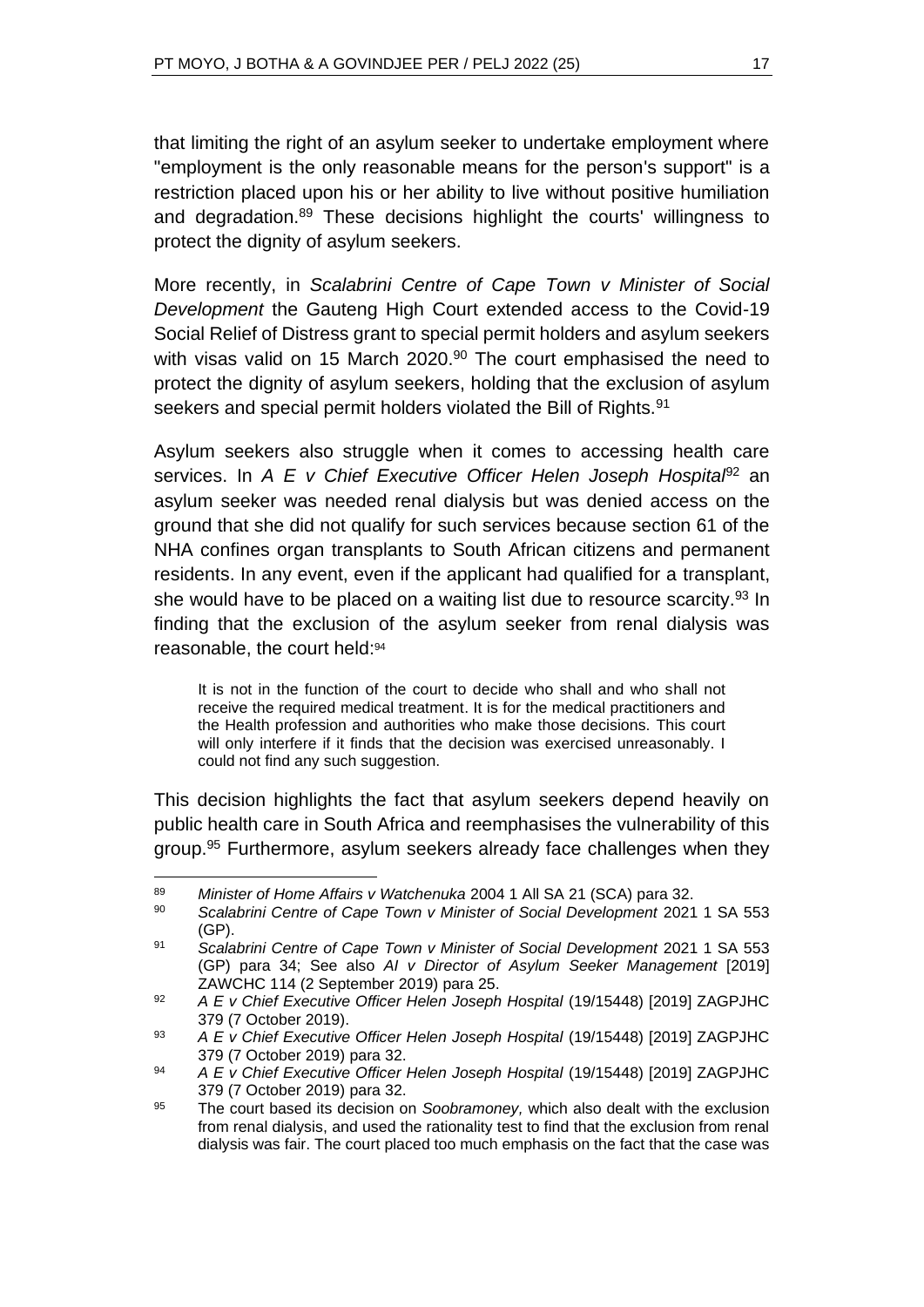want to access health care services due to prevalent rampant xenophobia against foreign nationals.<sup>96</sup>

It is submitted that treating asylum seekers differently in the Bill will result in the further marginalisation of a group that already face challenges, when they should be protected by the law.

## *6.2.2The purpose sought to be achieved by the provision*

The South African public health care system struggles to provide sufficient medical care to any person, regardless of the person's nationality or status. To justify clause 4 of the Bill the state could try to argue that to function effectively and to meet the objectives of the Bill the NHI Fund cannot accommodate asylum seekers. When one assesses the cost estimation of the Bill it is apparent that the NHI will require funds over and above the current funds allocated towards health care.<sup>97</sup> Furthermore, the state has also suffered an extra drain because of COVID-19 and the procurement of vaccines. Granting everyone the same package of health services under the NHI could have a serious cost implication for the state, justifying the exclusion of persons such as asylum seekers. This argument would be in line with what the court held in *Soobramoney*, namely that the realisation of the right to access to health care services is dependent upon the availability of resources.<sup>98</sup> Also, the court in *Khosa* held that it may be reasonable to limit social services to undocumented migrants and temporary residents.<sup>99</sup>

It is submitted, however, that this argument fails to acknowledge that asylum seekers are distinguishable from undocumented migrants as they enjoy a special and separate status in international law. Furthermore, the Constitutional Court has reiterated the need to protect the dignity of asylum seekers as outlined above.<sup>100</sup> It follows that despite their particular legal

one of resource scarcity rather than discrimination based on nationality. Also, given that the court had to assess whether the state had complied with its positive obligation to realise the right to access health care, it would have done better to base its decision on considerations relevant to the reasonableness criteria, considering factors such as the context and the degree of denial. Furthermore, the court could have also addressed the impact on the dignity of the asylum seeker as this was one of the arguments raised by the applicant.

<sup>96</sup> SAHRC 2017 https://www.gov.za/speeches/sahrc-it-our-constitutional-imperativeprotect-healthcare-rights-refugees-and-asylum.

<sup>97</sup> Department of Home Affairs *White Paper on International Migration* para 203 estimates that the NHI will cost around R256 billion.

<sup>98</sup> Nxumalo 2020 http://www.derebus.org.za/nhi-and-the-inequalities-of-coverage-forasylum-seekers-and-illegal-foreigners/. The test in *Soobramoney* was rationality.

<sup>99</sup> *Khosa* para 64.

<sup>100</sup> *S v Makwanyane* 1995 3 SA 391 (CC) para 392.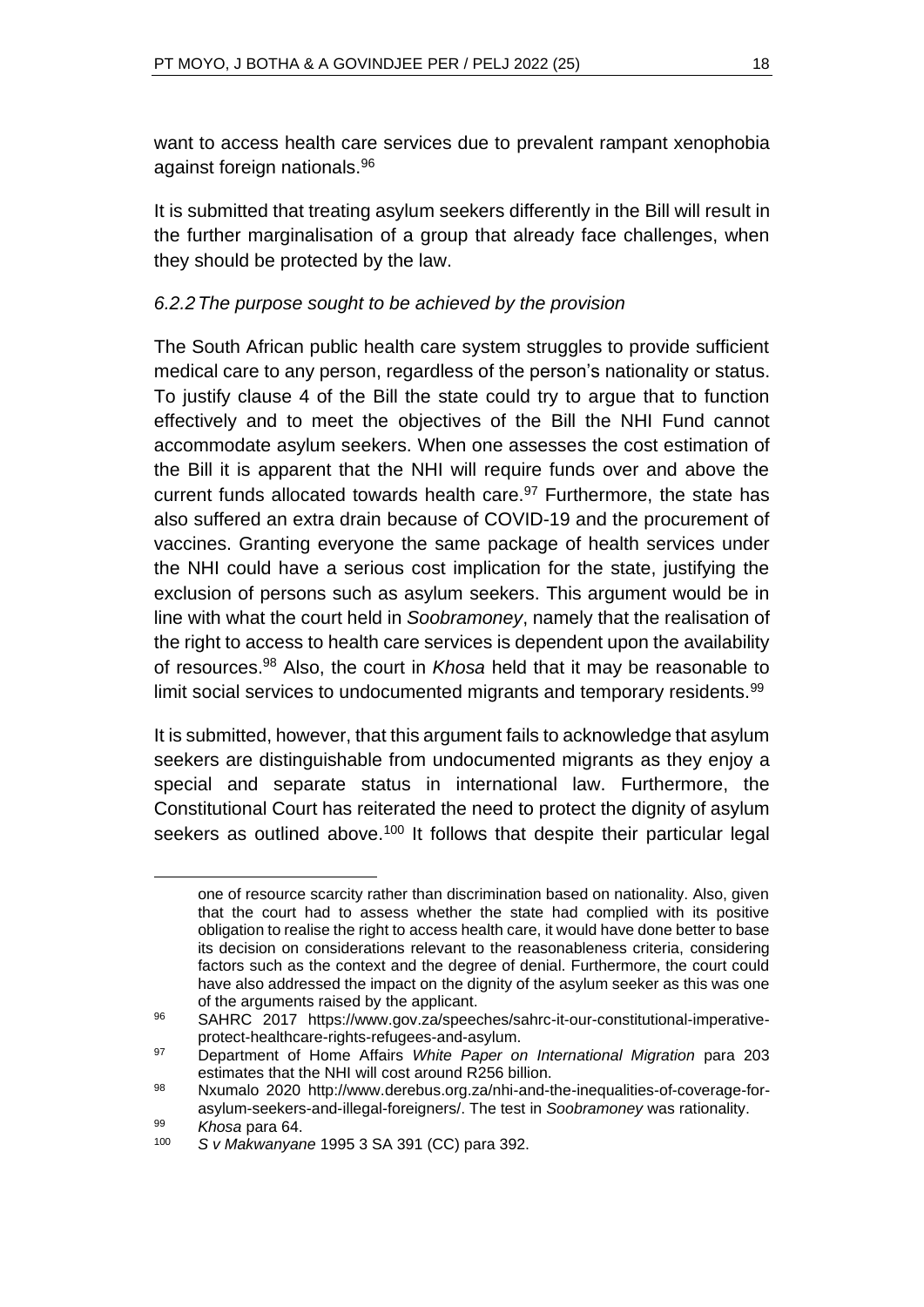status asylum seekers deserve to be treated with dignity, which includes receiving proper access to health care services. Moreover, the state would have to prove that the equal treatment of asylum seekers would have a significant impact on the financial viability of the NHI scheme, thereby justifying the differentiation as having a valid and rational purpose.

## *6.2.3The impact of the exclusion*

The importance of being able to access health care services cannot be understated, especially at a time when the world is having to deal with the Coronavirus. Most asylum seekers cannot afford to pay for health care services and are thus likely to resort to self-diagnosis and treatment or overthe-counter medication. This approach may lead to a high burden of disease amongst asylum seekers as well as an increased infant and maternal mortality rate.<sup>101</sup> When one considers these factors cumulatively, it can be seen that the differential treatment of asylum seekers would have a detrimental impact on their well-being and dignity. The effect is aggravated by the reality that asylum seekers flee to countries such as South Africa to seek refuge. The way in which clause 4 of the Bill limits asylum seekers' access to health care services ignores the vulnerability of this group and the need to protect their dignity. It is argued, therefore, that clause 4 of the Bill constitutes unfair discrimination against this group.

# **7 Section 36 considerations**

Section 36 considerations are relevant primarily because clause 4 of the Bill unfairly discriminates against asylum seekers and also constitutes a retrogressive measure. Section 36 of the *Constitution* provides that a right in the Bill of Rights may be limited only in terms of a law of general application to the extent that the limitation is reasonable and justifiable in an open, democratic society. A law of general application incorporates all forms of legislation.<sup>102</sup> It follows that the Bill, if passed, will be a law of general application. In assessing whether a measure that limits a right is justifiable, the following factors are considered: the nature of the right, the importance of the purpose of the limitation, the nature and extent of the limitation, the relationship between the limitation and its purpose, and whether less restrictive measures are available.

<sup>101</sup> Mbatha and Mphahlele 2019 https://www.dailymaverick.co.za/article/2019-10-31 nhi-bill-deviates-from-goal-of-universal-health-coverage/.

<sup>102</sup> Liebenberg *Socio-economic Rights* 94.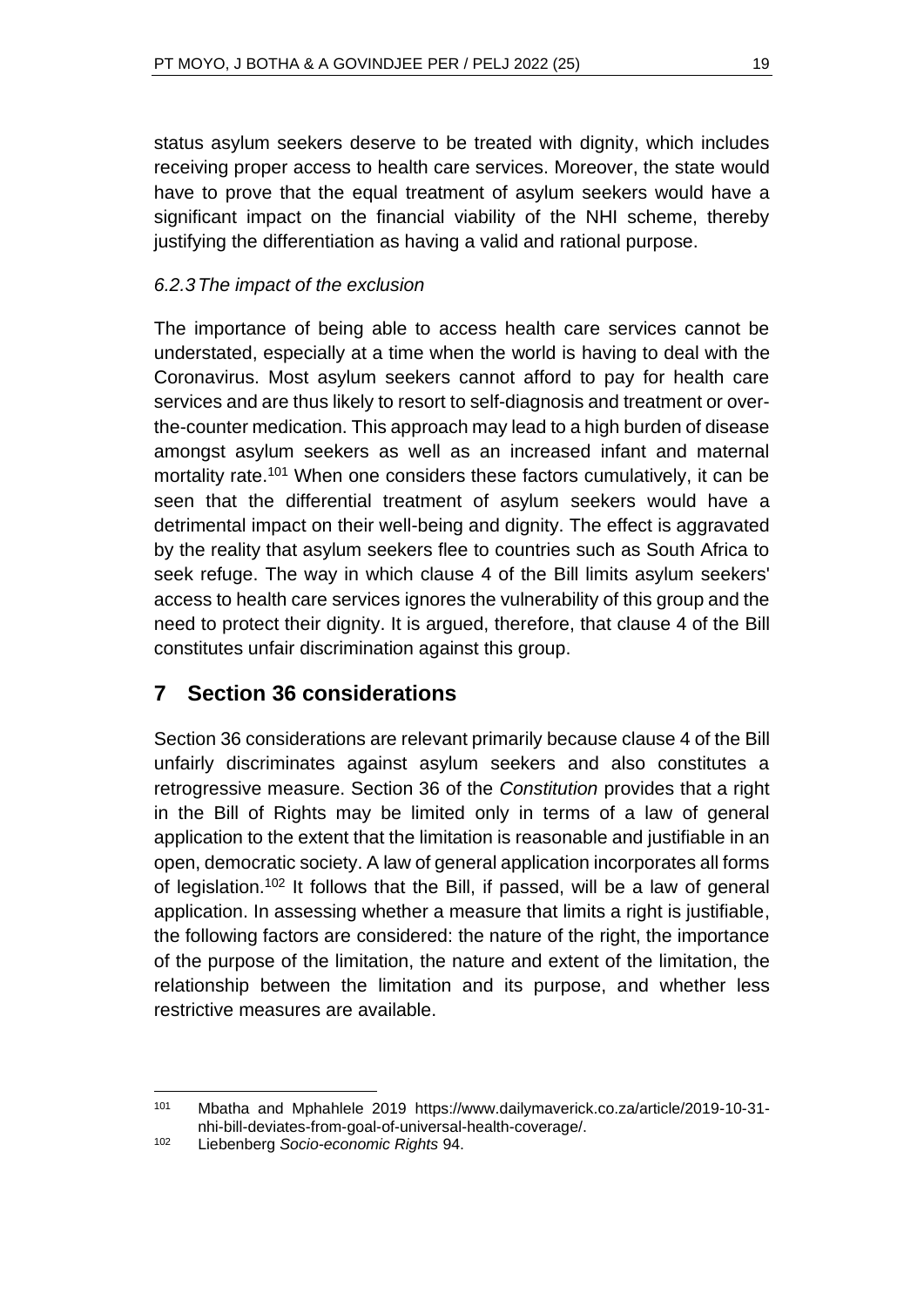Many of the section 36 factors were addressed when the violation of equality was considered. To supplement this analysis, when one assesses the objective of the Bill as stated in clause 2, which is to provide "universal access" to quality health care services by all, the differential treatment of asylum seekers in clause 4 cannot be said to advance this objective. Universal access as defined by the World Health Organisation implies that all people and communities have access without any kind of discrimination to comprehensive, appropriate and timely, quality health services.<sup>103</sup> Therefore, the differential treatment of asylum seekers cannot be said to be advancing the aims of the Bill. Furthermore, in relation to the less restrictive means factor, the Constitutional Court has held that the courts must consider alternative means by which the legislature could have achieved its stated purpose.<sup>104</sup> It is argued that there are less restrictive means to achieve the Bill's objectives and the purpose of clause 4 thereof. Giving asylum seekers access to primary health care services (at the very least) would achieve a compromise between ensuring that the health system is not overburdened and protecting the dignity of persons falling within the ambit of clause 4. Such provision of primary health care services would ensure that those persons already in the country have access to clinics and the treatment of communicable diseases. This proposal is in line with the UNCESCR recommendation in its *Concluding Observations* that South Africa should take the steps necessary to providing basic social services to asylum seekers.<sup>105</sup> Furthermore, as seen in recent reports, the Department of Home Affairs has adopted various new measures aimed at restricting access to the country,<sup>106</sup> which should help to alleviate the asylum seeker crisis, reducing the supposed need to restrict the rights of asylum seekers.<sup>107</sup> Unfairly discriminating against asylum seekers cannot be said to be justified in terms of section 36 of the *Constitution*. Similarly, for the reasons advanced above the state cannot be said to have exhausted all options before limiting the access available to asylum seekers.

<sup>103</sup> PAHO and WHO Date Unknown https://www.paho.org/en/topics/universal-health.<br>104 Teddy Bear Clinic for Abused Children y Minister of Justice and Constitution Teddy Bear Clinic for Abused Children v Minister of Justice and Constitutional *Development* 2014 2 SA 168 (CC) para 100.

<sup>105</sup> *UNCESCR Concluding Observations on the Initial Report of South Africa* UN Doc E/C.12/ZAF/CO/1 (2018) para 25.

<sup>&</sup>lt;sup>106</sup> This contribution does not engage with the legitimacy of these measures.<br><sup>107</sup> Penertment of Hame, *Marine* 2004, http://www.dhe.gov.ze/index.pho/ot

<sup>107</sup> Department of Home Affairs 2021 http://www.dha.gov.za/index.php/statementsspeeches/1422-address-by-the-minister-of-home-affairs-dr-aaron-motsoaledi-atthe-signing-ceremony-of-a-partnership-with-the-united-nation-high-commissionerfor-refugees-to-eliminate-a-backlog-in-the-asylum-seeker-system. The Department of Home Affairs has signed an agreement with the UN High Commissioner for Refugees (UNHCR) to eliminate delays and the existing backlog in decisions for asylum-seekers.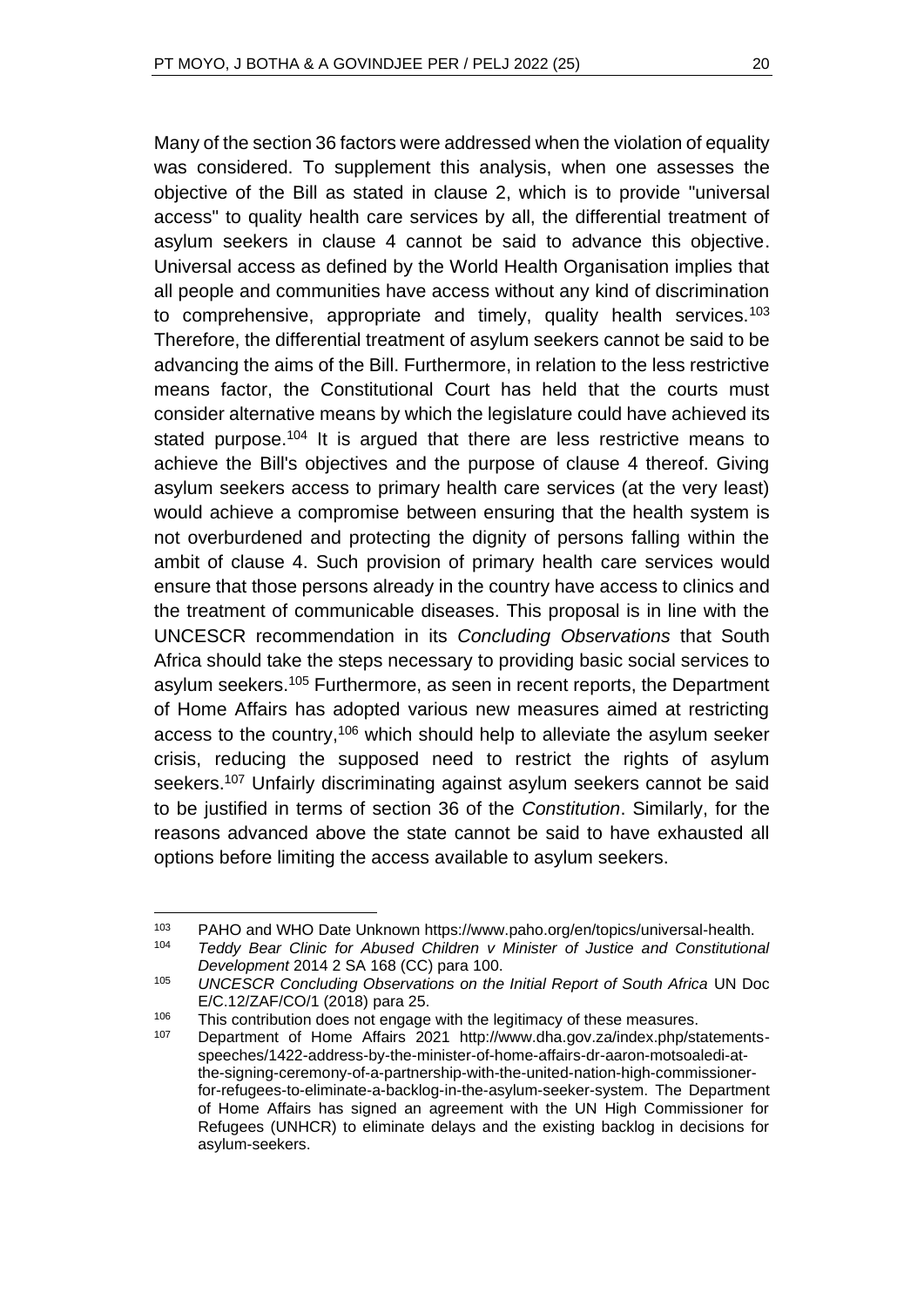As mentioned above, there is a huge overlap between the consideration of whether a retrogressive measure is permissible and whether a measure that unfairly discriminates against a group is justifiable. Though the courts have not dealt with the justification of a retrogressive measure directly, it is apparent from the consideration of international law and how negative duties are assessed in South Africa that the analysis will include section 36 factors such as whether less restrictive measures were available. It is argued, therefore, as per the reasons stated above, that it is highly unlikely that the state would be able to justify the regression in the healthcare access available to asylum seekers.

# **8 Conclusion and recommendations**

This article has assessed the constitutionality of the Bill in so far as it limits access to health care services for asylum seekers and concludes that the Bill does not comply with either section 9 or section 27 of the *Constitution*.

The *Constitution* affords everyone the right to access health care services. This right is not conditional on immigration status. While the state may limit the rights of non-nationals in certain instances, the limitation of the right of asylum seekers to access primary health care services is contrary to section 27 of the *Constitution* and South Africa's obligations under international law. It has been shown that in international law asylum seekers enjoy special status and ought to be protected by being provided with primary health care services at a bare minimum. They ought to be distinguishable from undocumented migrants because they enjoy a special status in international law. It has also been demonstrated that clause 4 of the Bill reduces the existing right of asylum seekers guaranteed by the NHA to access primary health care services. Thus, clause 4 constitutes a retrogressive measure and to implement it the state is required to advance the most rigorous justification. This has not been done and it is unlikely that the state will be successful in justifying this retrogression. The state has not provided any alternative arrangement to accommodate asylum seekers excluded by the Bill. The restriction of the health care services available to this group will severely impact on their dignity and leave them in a desperate situation, which cannot be justified in our constitutional democracy.

In differentiating between the services available to asylum seekers on the one hand and South Africans, refugees and permanent residents on the other, clause 4 of the Bill also unfairly discriminates against asylum seekers. While the concern that non-nationals may cause an undue financial burden to the state may be a legitimate one, it is argued that there are less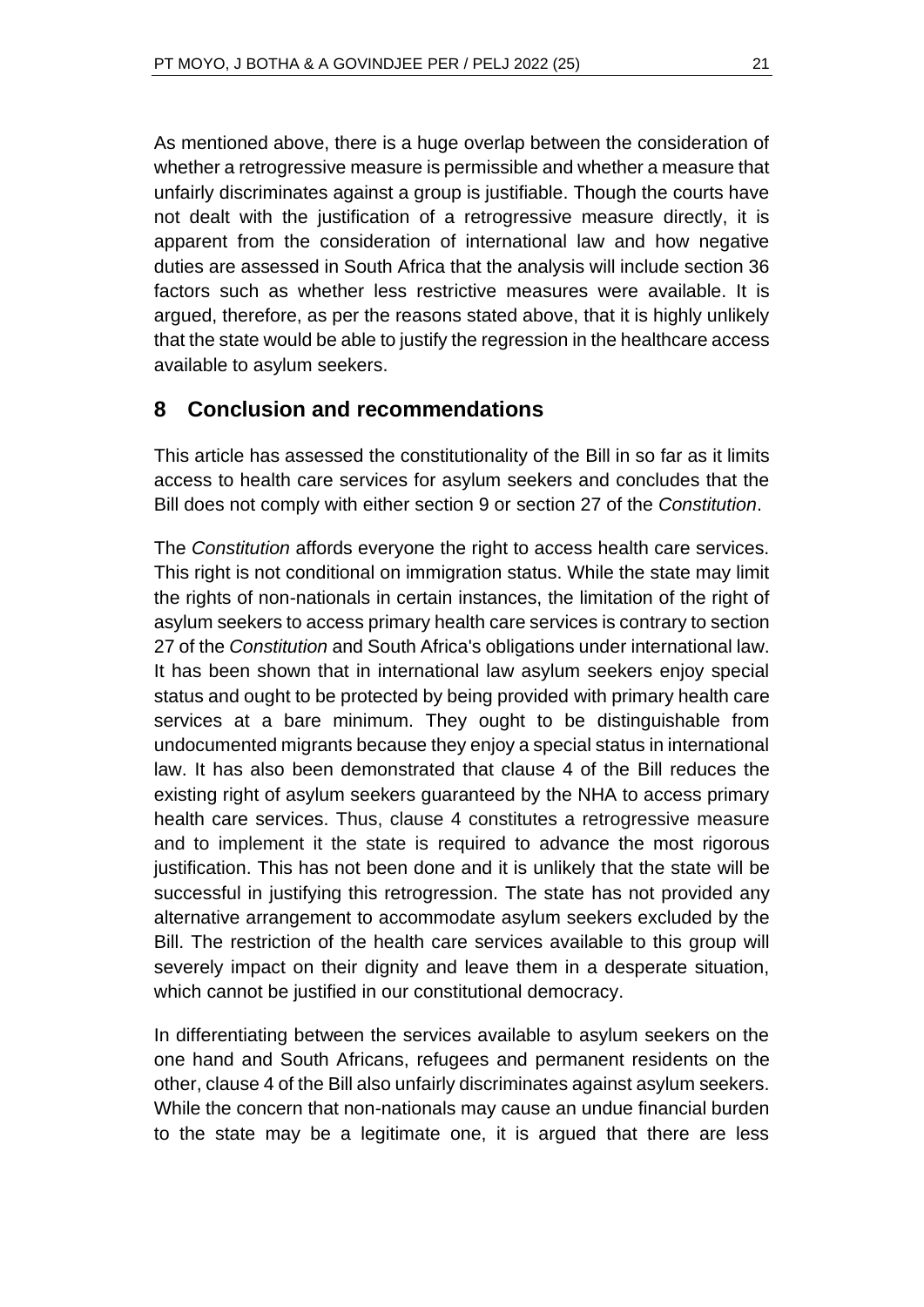restrictive ways of ensuring that the state is not overburdened and at the same time of preserving the dignity of asylum seekers. Asylum seekers constitute a small percentage of the population and will not undermine the effectiveness of the NHI if afforded better access. Furthermore, the government has been taking steps aimed at streamlining the asylum seeker process and the immigration policies are being made stricter to restrict access to the country.<sup>108</sup> It is therefore also highly unlikely that clause 4 can be justified as being rationally connected to its supposed purpose.

It is recommended that the drafters of the NHI give serious consideration to affording asylum seekers access to primary health care services inclusive of treatment for diseases like HIV/AIDS and tuberculosis. It is further recommended that pregnant women who are asylum seekers have access to free pre- and post-natal care to reduce the rate of the mortality of their infants. This proposal is constitutionally sound and appropriately balances the right of asylum seekers with the need to enact legislation that gives effect to the right of everyone to access health care services.

# **Bibliography**

#### **Literature**

Alfaro-Velcamp "*Don't Send Your Sick Here*"

Alfaro-Velcamp T "*Don't Send Your Sick Here to be Treated, Our Own People Need It More*": *Immigrants Access to Health Care in South Africa* (MPhil-dissertation University of Cape Town 2015)

#### De Vos 1997 *SAJHR*

De Vos P "Pious Wishes of Directly Enforceable Human Rights? Social and Economic Rights in South Africa's 1996 Constitution" 1997 *SAJHR* 67-101

Department of Home Affairs *White Paper on International Migration* Department of Home Affairs *White Paper on International Migration for South Africa* (Government Printer Pretoria 2017)

Du Toit *Evaluation of the National Health Insurance Scheme* Du Toit M *An Evaluation of the National Health Insurance Scheme in the Light of South Africa's Constitutional and International Law Obligations* 

<sup>108</sup> Department of Home Affairs 2021 http://www.dha.gov.za/index.php/statementsspeeches/1422-address-by-the-minister-of-home-affairs-dr-aaron-motsoaledi-atthe-signing-ceremony-of-a-partnership-with-the-united-nation-high-commissionerfor-refugees-to-eliminate-a-backlog-in-the-asylum-seeker-system.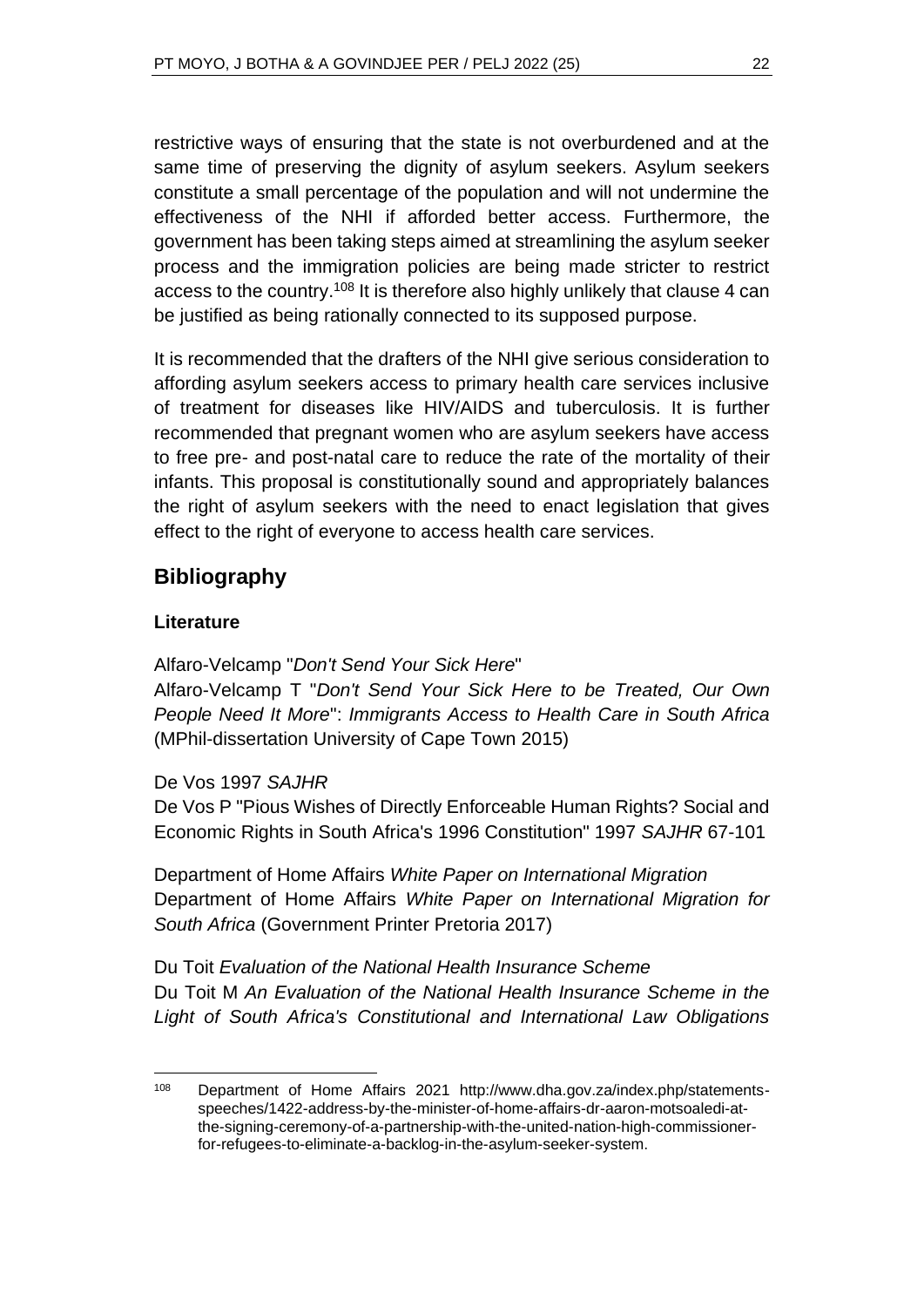*Imposed by the Right to Health* (LLM-thesis University of Stellenbosch 2017)

Heeren *et al* 2014 *Comprehensive Psychiatry*

Heeren M *et al* "Psychopathology and Resident Status: Comparing Asylum Seekers, Refugees, Illegal Migrants, Labour Migrants, and Residents" 2014 *Comprehensive Psychiatry* 818-825

International Commission of Jurists *Guide for the Legal Enforcement and Adjudication of Economic, Social and Cultural Rights*

International Commission of Jurists *A Guide for the Legal Enforcement and Adjudication of Economic, Social and Cultural Rights in South Africa* (International Commission of Jurists Geneva 2019)

Liebenberg 2020 *South African Judicial Education Journal* Liebenberg S "South Africa and the International Covenant on Economic, Social and Cultural Rights: Deepening the Synergies" 2020 *South African Judicial Education Journal* 12-40

Liebenberg *Socio-economic Rights*

Liebenberg S *Socio-economic Rights: Adjudication under a Transformative Constitution* (Juta Cape Town 2010)

Mukumbang, Ambe and Adebiyi 2020 *International Journal for Equity in Health*

Mukumbang FC, Ambe AN and Adebiyi BO "Unspoken Inequality: How COVID-19 has Exacerbated Existing Vulnerabilities of Asylum-seekers, Refugees, and Undocumented Migrants in South Africa" 2020 *International Journal for Equity in Health* 1-7

Pieterse *Can Rights Cure?*

Pieterse M *Can Rights Cure? The Impact of Human Rights Litigation on South Africa's Health System* (Pretoria University Law Press Pretoria 2014)

Quinot and Liebenberg 2011 *Stell LR*

Quinot G and Liebenberg S "Narrowing the Band: Reasonableness Review in Administrative Justice and Socio-economic Rights Jurisprudence in South Africa" 2011 *Stell LR* 639-663

#### Schockaert *et al* 2020 *Refugee Survey Quarterly*

Schockaert L *et al* "Behind the Scenes of South Africa's Asylum Procedure: A Qualitative Study on Long-term Asylum Seekers from the Democratic Republic of Congo" 2020 *Refugee Survey Quarterly* 26-55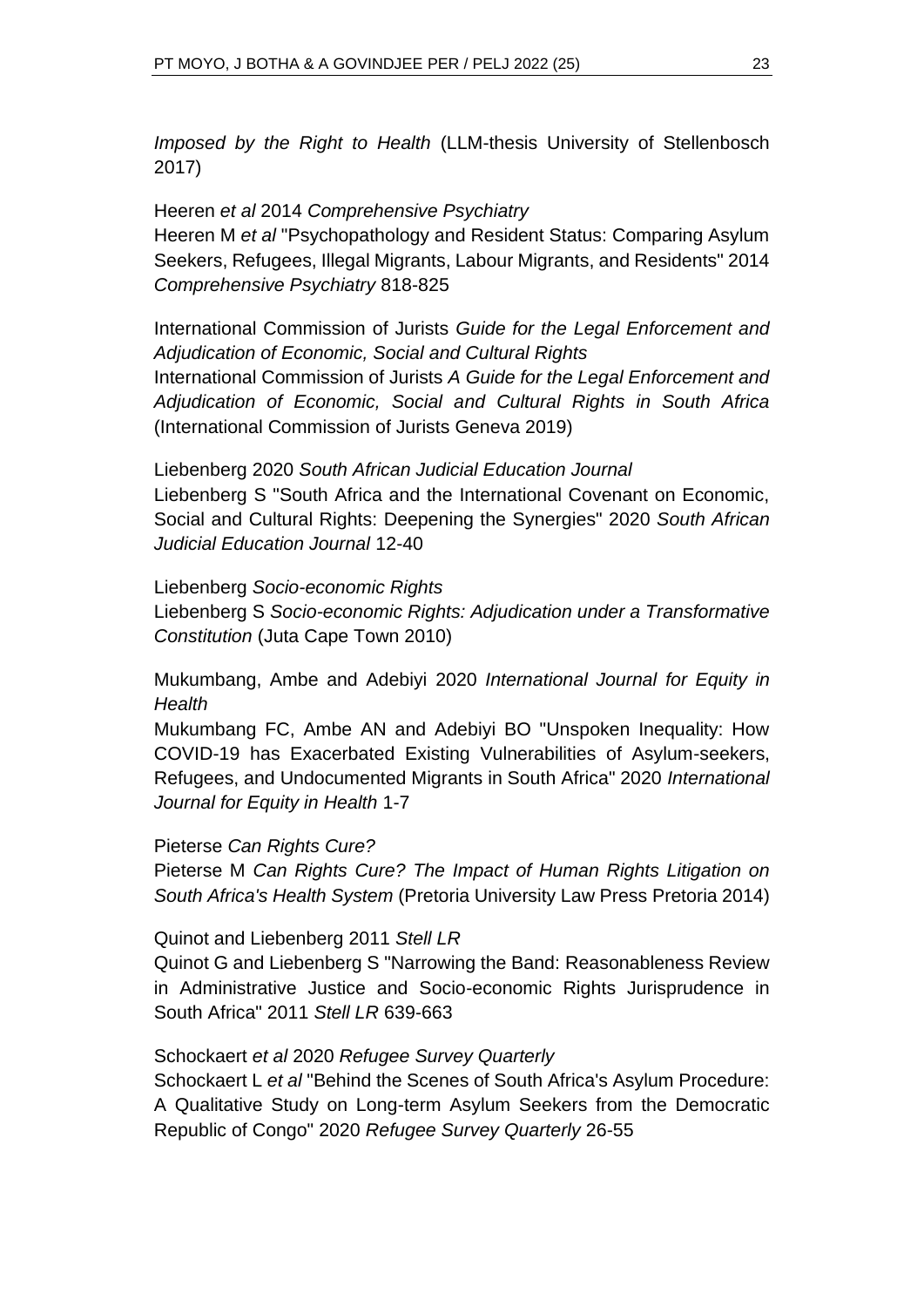Wayburne 2016 *SAJHR* Wayburne PA *Substantive Equality and Adverse Effect Discrimination in the Context of National Health Insurance in South Africa* 2016 *SAJHR* 26-47

Woolman, Sprague and Black 2009 *SAJHR*

Woolman S, Sprague C and Black V "Why State Policies that Undermine HIV Lay Counsellors Constitute Retrogressive Measures that Violate the Right of Access to Health Care for Pregnant Women and Infants" 2009 *SAJHR* 102-125

#### **Case law**

*A E v Chief Executive Officer Helen Joseph Hospital* (19/15448) [2019] ZAGPJHC 379 (7 October 2019)

*AI v Director of Asylum Seeker Management* [2019] ZAWCHC 114 (2 September 2019)

*Arse v Minister of Home Affairs* 2010 7 BCLR 640 (SCA)

*Centre for Child Law v Minister of Basic Education* 2020 3 SA 141 (ECG)

*Equal Education v Minister of Basic Education* 2021 1 SA 198 (GP)

*Government of the Republic of South Africa v Grootboom* 2001 1 SA 46 (CC)

*Harksen v Lane* 1998 1 SA 300 (CC)

*Institute for Democracy in South Africa v African National Congress* 2005 3 All SA 45 (C)

*Jaftha v Schoeman; Van Rooyen v Stoltz* 2005 2 SA 140 (CC)

*Khosa v Minister of Social Development* 2004 6 SA 505 (CC)

*Larbi-Odam v Member of the Executive Council for Education (North-West Province)* 1998 1 SA 745 (CC)

*Lawyers for Human Rights v Minister of Home Affairs* 2004 4 SA 125 (CC)

*Mazibuko v City of Johannesburg* 2010 3 BCLR 239 (CC)

*Minister of Health v Treatment Action Campaign (No 2)* 2002 5 SA 721(CC)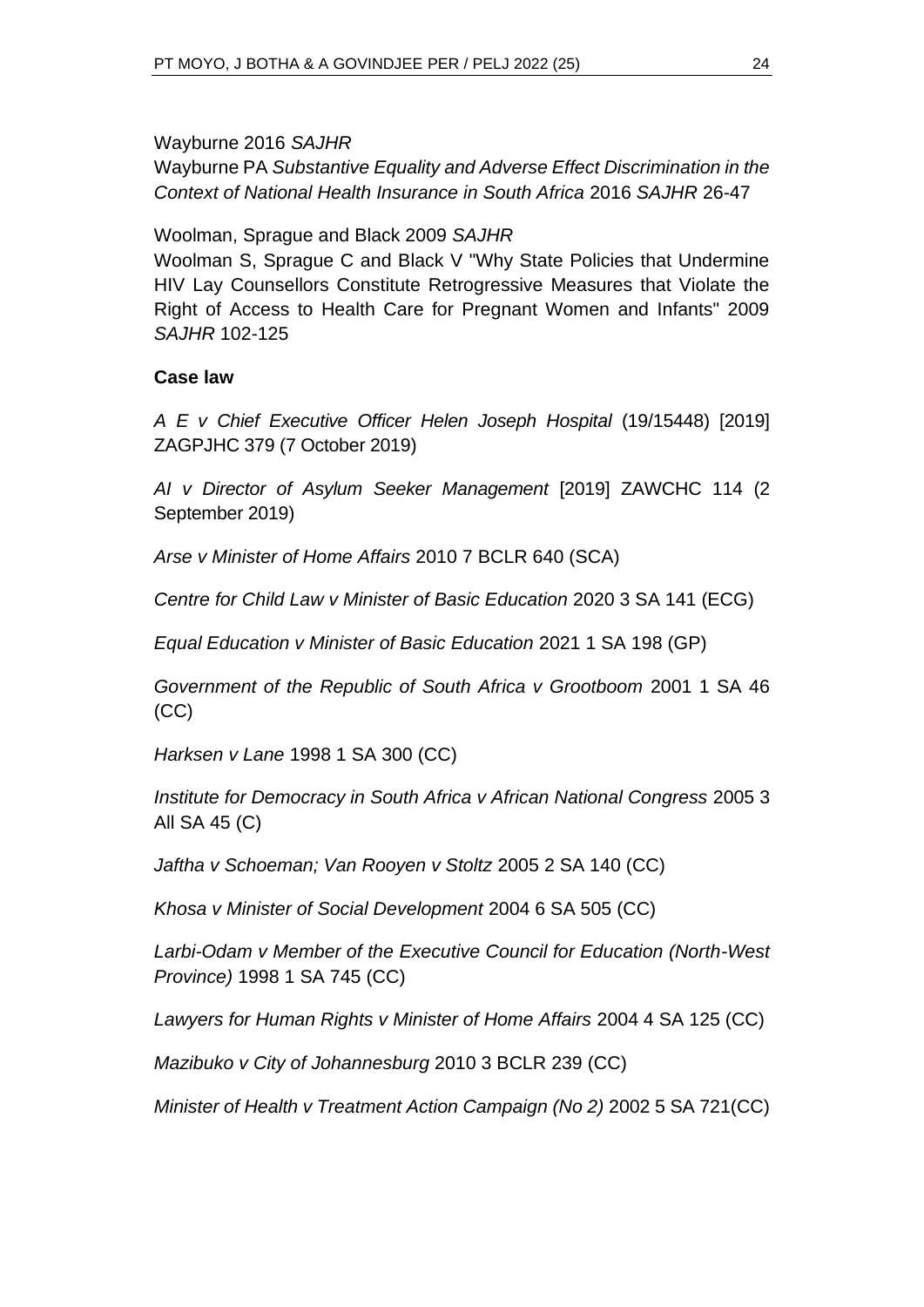*Minister of Home Affairs v Watchenuka* 2004 1 All SA 21 (SCA)

*S v Makwanyane* 1995 3 SA 391 (CC)

*Scalabrini Centre of Cape Town v Minister of Social Development* 2021 1 SA 553 (GP)

*Soobramoney v Minister of Health (Kwazulu-Natal)* 1998 1 SA 765 (CC)

*Somali Association of South Africa v Limpopo Department of Economic Development, Environment and Tourism* 2015 1 SA 151 (SCA)

*Teddy Bear Clinic for Abused Children v Minister of Justice and Constitutional Development* 2014 2 SA 168 (CC)

*Union of Refugee Women v Director: Private Security Industry Regulatory Authority* 2007 4 SA 395 (CC)

#### **Legislation**

*Constitution of the Republic of South Africa*, 1996

*Immigration Act* 13 of 2002

*National Health Act* 61 of 2003

*Promotion of Equality and Prevention of Unfair Discrimination Act* 4 of 2000

*Refugee Act* 130 of 1998

#### **International instruments**

*ECOSOC Report of the United Nations High Commissioner for Human Rights* UN Doc E/2010/89 (2010)

*International Covenant on Civil and Political Rights* (1966)

*International Covenant on Economic, Social and Cultural Rights* (1966)

*Maastricht Guidelines on Violations of Economic, Social and Cultural Rights*  (1997)

*UNCERD General Recommendation XXX on Discrimination Against Noncitizens* (2002)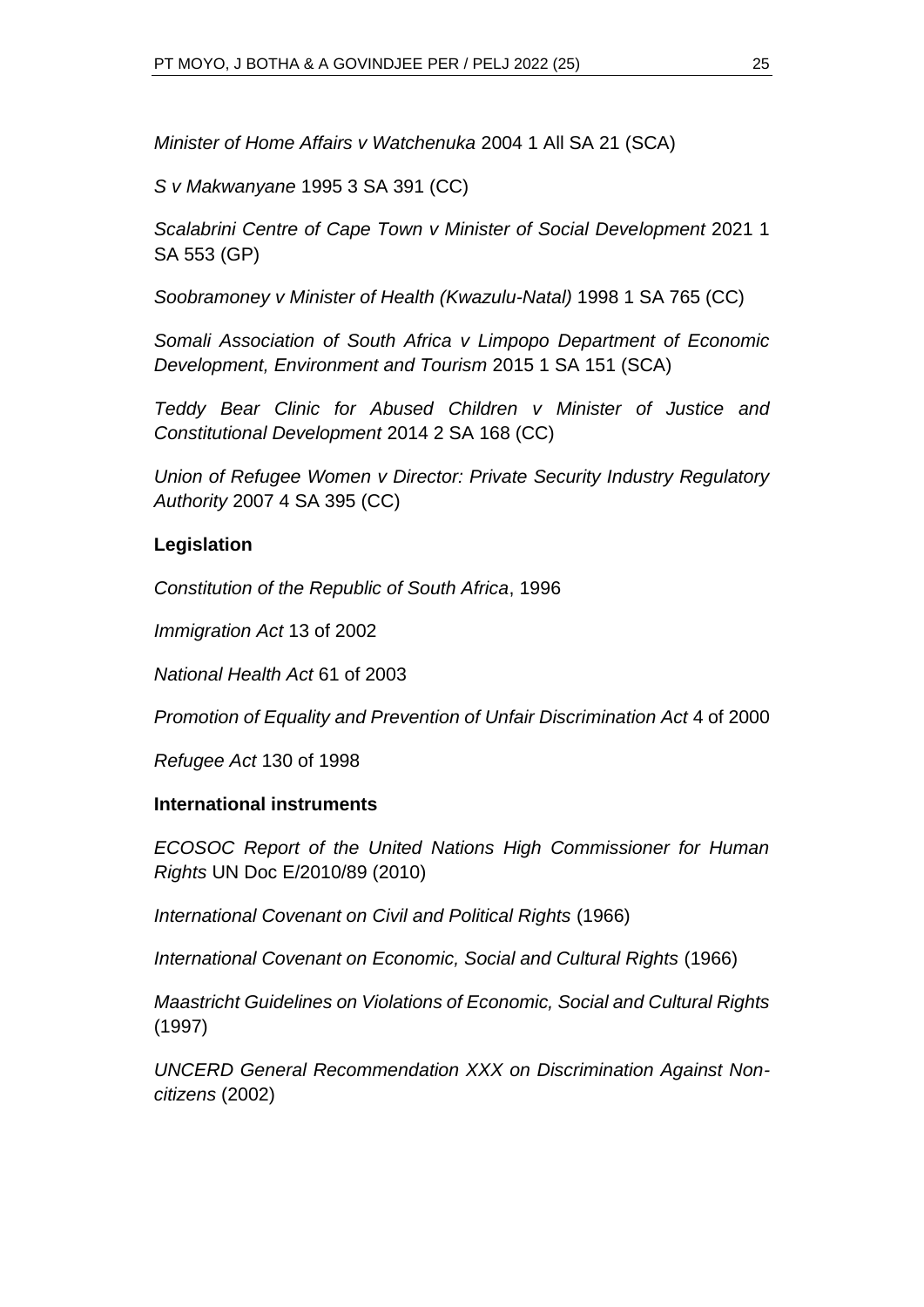*UNCESCR Concluding Observations on the Initial Report of South Africa*  UN Doc E/C.12/ZAF/CO/1 (2018)

*UNCESCR General Comment 3: The Nature of States Parties' Obligations*  UN Doc E/1991/23 (1990)

*UNCESCR General Comment 19: The Right to Social Security* UN Doc E/C.12/GC/19 (2008)

*UNCRC General Comment 19 on Public Budgeting for the Realisation of Children's Rights* UN Doc CRC/C/GC/19 (2016)

*UNCRC General Comment 20 on the Implementation of the Rights of the Child During Adolescence* UN Doc CRC/C/GC/20 (2016)

*UNHRC CCPR General Comment 18: Non-discrimination* UN Doc HRI/GEN.1.Rev.9 (1989)

#### **Government publications**

GG 42598 of 26 July 2019 (Draft National Health Insurance Bill, 2019, Notice of Intention to Introduce and Explanatory Summary Published for Comment)

GN 604 in GG 40945 of 30 June 2017 (Regulations Relating to the Surveillance and the Control of Notifiable Medical Conditions)

National Health Insurance Bill [B11-2019]

#### **Internet sources**

Competition Commission 2019 <http://www.compcom.co.za/wp>[content/uploads/2014/09/Health-MarketInquiry-Report.pdf](http://www.compcom.co.za/wp-content/uploads/2014/09/Health-Market-Inquiry-Report.pdf) Competition Commission 2019 *Health Market Inquiry: Final Findings and Recommendations Report* http://www.compcom.co.za/wp-content/ uploads/2014/09/Health-Market-Inquiry-Report.pdf accessed 21 April 2021

Department of Health 2007 https://www.passop.co.za/wpcontent/uploads/2012/07/revenue-directive\_refugees-and-asylum-seekerswith-or-without-permit.pdf

Department of Health 2007 *Revenue Directive – Refugees/Asylum Seekers with or without a Permit (BI 4/29 REFUG/ASYL 8 2007)* https://www.passop.co.za/wp-content/uploads/2012/07/revenue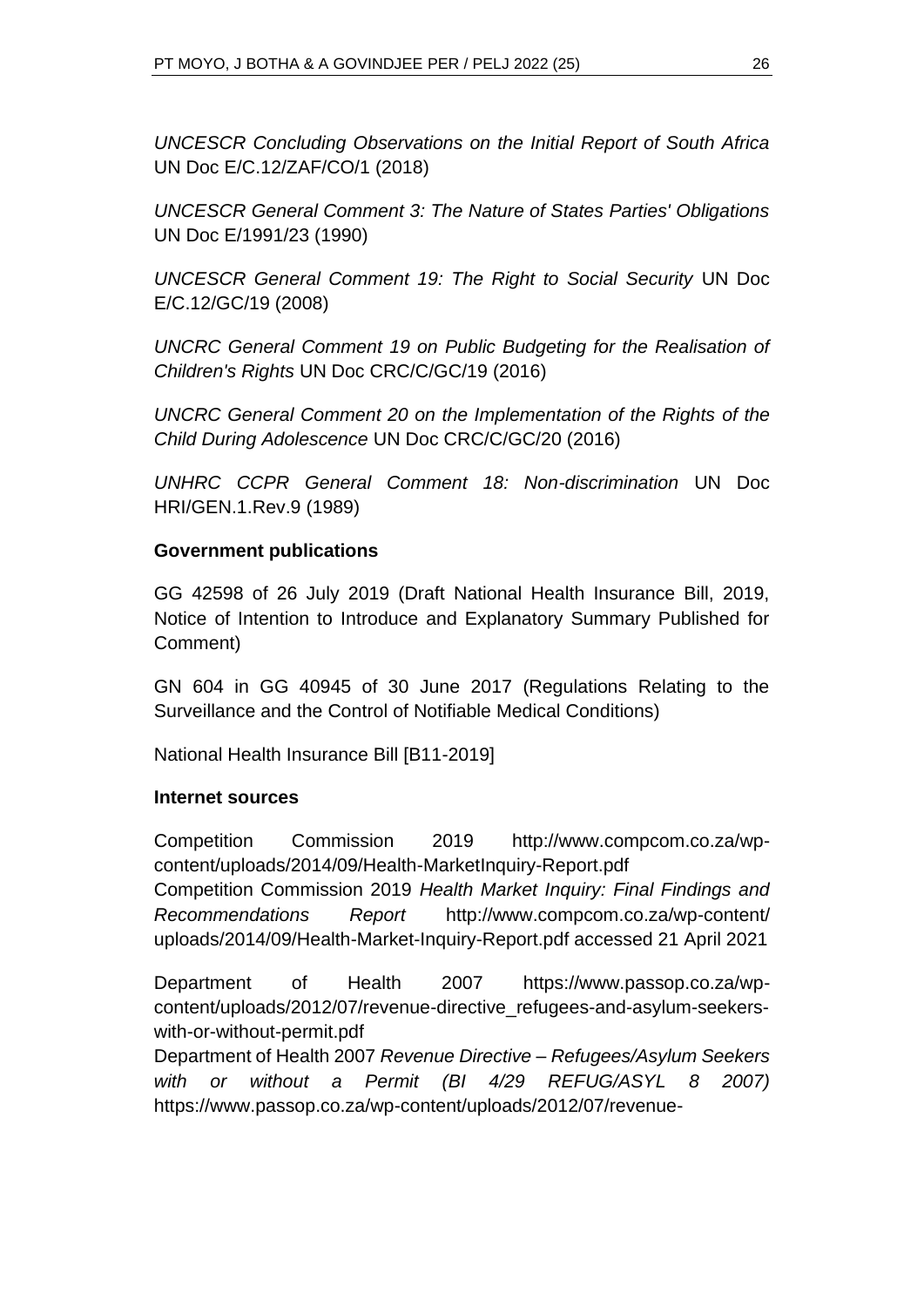directive\_refugees-and-asylum-seekers-with-or-without-permit.pdf accessed 28 February 2022

Department of Home Affairs Date Unknown http://www.dha.gov.za/ index.php/immigration-services/refugee-status-asylum Department of Home Affairs Date Unknown *Refugee Status and Asylum* http://www.dha.gov.za/index.php/immigration-services/refugee-statusasylum accessed 22 February 2022

Department of Home Affairs 2021 http://www.dha.gov.za/index.php/ statements-speeches/1422-address-by-the-minister-of-home-affairs-draaron-motsoaledi-at-the-signing-ceremony-of-a-partnership-with-theunited-nation-high-commissioner-for-refugees-to-eliminate-a-backlog-inthe-asylum-seeker-system

Department of Home Affairs 2021 *Address by the Minister of Home Affairs, Dr Aaron Motsoaledi, at the Signing Ceremony of a Partnership with the United Nations High Commissioner for Refugees to Eliminate a Backlog in the Asylum Seeker System* http://www.dha.gov.za/index.php/statementsspeeches/1422-address-by-the-minister-of-home-affairs-dr-aaronmotsoaledi-at-the-signing-ceremony-of-a-partnership-with-the-unitednation-high-commissioner-for-refugees-to-eliminate-a-backlog-in-theasylum-seeker-system accessed 6 May 2021

Mahlathi and Dhlamini 2015 https://www.who.int/workforcealliance/ 031616south africa case studiesweb.pdf?ua=1

Mahlathi P and Dhlamini J 2015 *Minimum Data Sets for Human Resources for Health and the Surgical Workforce in South Africa's Health System: A Rapid Analysis of Stock and Migration* https://www.who.int/workfor cealliance/031616south\_africa\_case\_studiesweb.pdf?ua=1 accessed 6 May 2021

Mbatha and Mphahlele 2019 https://www.dailymaverick.co.za/article/2019- 10-31-nhi-bill-deviates-from-goal-of-universal-health-coverage/

Mbatha T and Mphahlele K 2019 *NHI Bill Deviates from Goal of Universal Health Coverage* https://www.dailymaverick.co.za/article/2019-10-31-nhibill-deviates-from-goal-of-universal-health-coverage/ accessed 7 March 2021

Nxumalo 2020 http://www.derebus.org.za/nhi-and-the-inequalities-ofcoverage-for-asylum-seekers-and-illegal-foreigners/

Nxumalo 2020 *NHI and the Inequalities of Coverage for Asylum Seekers and Illegal Foreigners* [http://www.derebus.org.za/nhi-and-the-inequalities-](http://www.derebus.org.za/nhi-and-the-inequalities-of-coverage-for-asylum-seekers-and-illegal-foreigners/)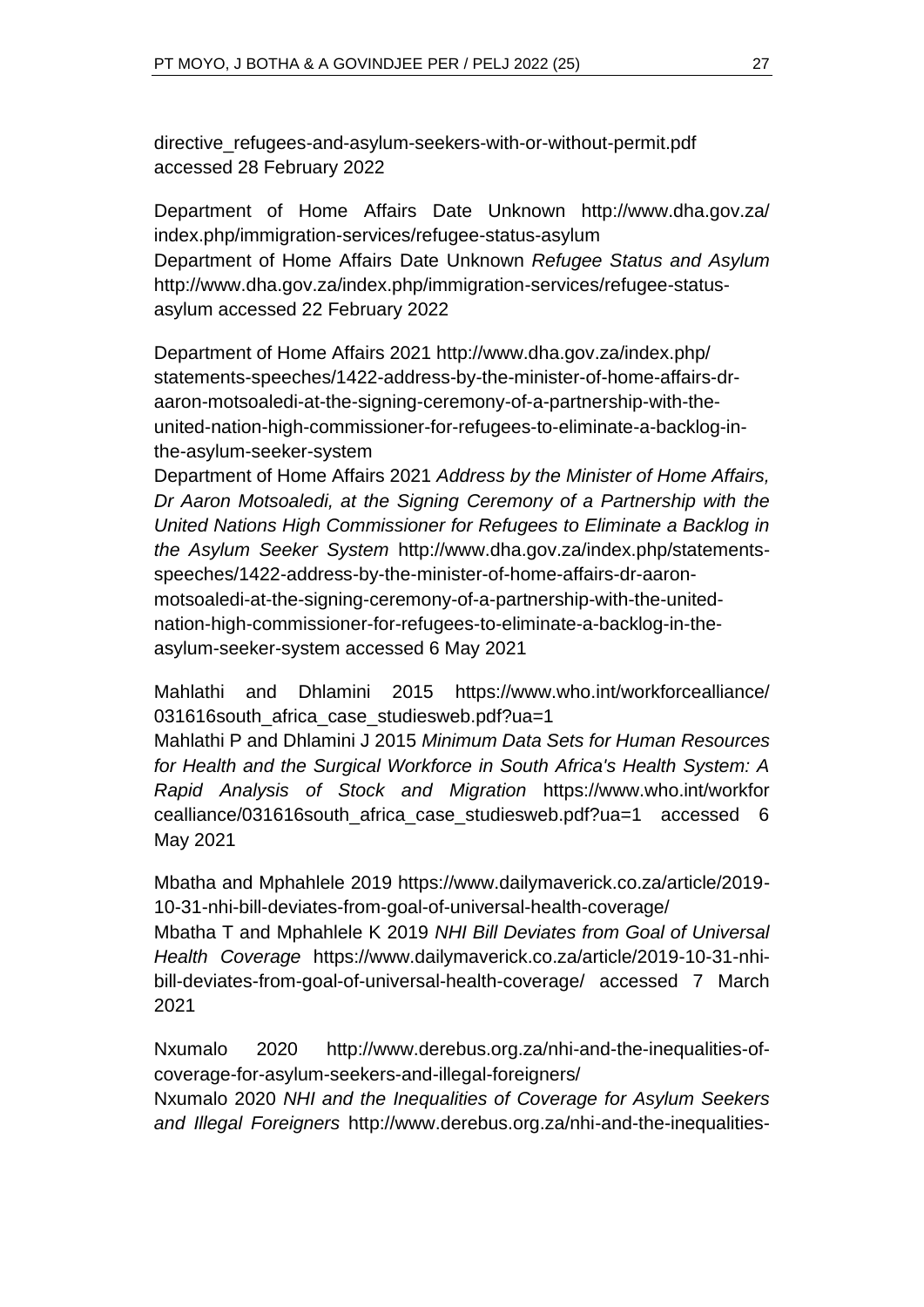[of-coverage-for-asylum-seekers-and-illegal-foreigners/](http://www.derebus.org.za/nhi-and-the-inequalities-of-coverage-for-asylum-seekers-and-illegal-foreigners/) accessed 6 March 2021

OHCHR 2015 https://www.ohchr.org/Documents/Issues/ESCR/E-2015- 59.pdf

United Nations Office of the High Commissioner on Human Rights 2015 *Protection of Economic, Social and Cultural Rights in Conflict* https://www.ohchr.org/Documents/Issues/ESCR/E-2015-59.pdf accessed 28 February 2022

Olivier and Govindjee 2021 https://www.lerasa.co.za/index.php/docman/ ilera-africa-2021/papers-2/track-3-1/140-olivier-govindjee-asylum-seekrsin-south-africa-covid19

Olivier MP and Govindjee A 2021 *Asylum-seekers in South Africa and Covid-19: A Catalyst for Social Security Law Reform?* https://www.lerasa.co.za/index.php/docman/ilera-africa-2021/papers-2/track-3-1/140-olivier-govindjee-asylum-seekrs-in-south-africa-covid19 accessed 2 March 2022

PAHO and WHO Date Unknown https://www.paho.org/en/topics/universalhealth

Pan American Health Organisation and World Health Organisation Date Unknown *Universal Health* https://www.paho.org/en/topics/universal-health accessed 28 February 2022

PMG 2020 https://pmg.org.za/committee-meeting/29634/

Parliamentary Monitoring Group 2020 *BMA Bill: NCOP Amendments; Performance Audit on Undocumented Immigrants; with Minister & Deputy Minister* https://pmg.org.za/committee-meeting/29634/ accessed 7 March 2021

SAHRC 2017 https://www.gov.za/speeches/sahrc-it-our-constitutionalimperative-protect-healthcare-rights-refugees-and-asylum

South African Human Rights Commission 2017 *South African Human Rights Commission on Protecting Healthcare Rights of Refugees and Asylum Seekers* https://www.gov.za/speeches/sahrc-it-our-constitutionalimperative-protect-healthcare-rights-refugees-and-asylum accessed 6 March 2021

Scalabrini Centre 2020 https://scalabrini.org.za/wp-content/uploads/2020/ 04/scalabrini-centre-25-4-25-letter-to-ncc-regarding-equal-treatment-forasyum-seekers-refugees-and-migrants.pdf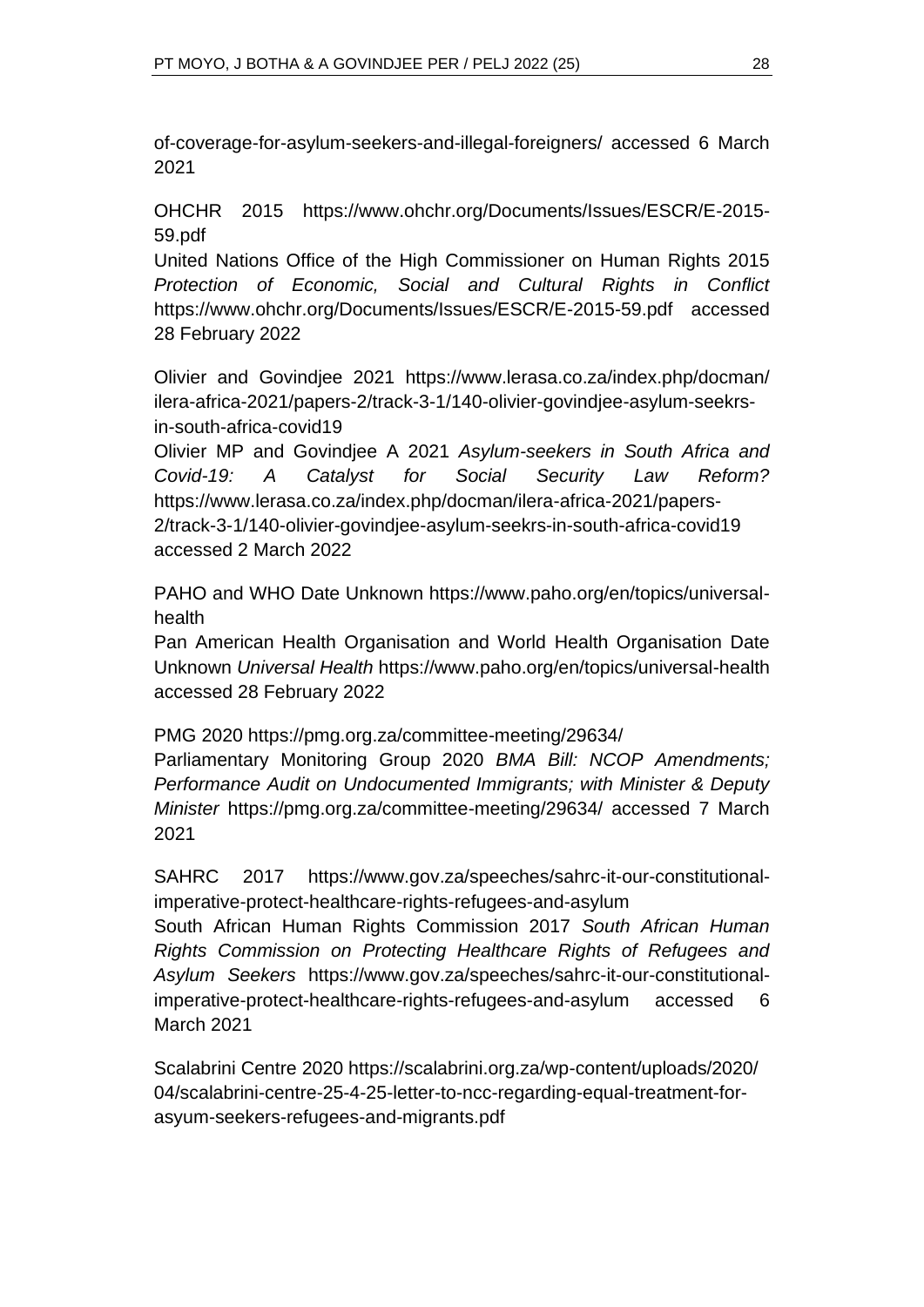Scalabrini Centre 2020 *Urgent Letter: Scalabrini Requests Equal Treatment for Asylum Seekers, Refugees, and Migrants in South Africa's Covid-19 Responses* https://scalabrini.org.za/wpcontent/uploads/2020/04/scalabrini-centre-25-4-25-letter-to-ncc-regardingequal-treatment-for-asyum-seekers-refugees-and-migrants.pdf accessed 5 February 2021

Southern Africa Litigation Centre 2019 https://www.southernafricalitigation centre.org/2019/11/28/salc-submissions-on-the-south-african-nationalhealth-insurance-bill-nhi/

Southern Africa Litigation Centre 2019 Submissions by the Southern Africa Litigation Centre on the National Health Insurance Bill, 2019 [https://www.southernafricalitigationcentre.org/2019/11/28/salc](https://www.southernafricalitigationcentre.org/2019/11/28/salc-submissions-on-the-south-african-national-health-insurance-bill-nhi/)[submissions-on-the-south-african-national-health-insurance-bill-nhi/](https://www.southernafricalitigationcentre.org/2019/11/28/salc-submissions-on-the-south-african-national-health-insurance-bill-nhi/) accessed 6 March 2021

UNHCR 2002 https://www.unhcr.org/excom/exconc/3dafdd344/executivecommittee-conclusion-93-2002-conclusion-reception-asylum-seekers.html United Nations High Commissioner for Refugees 2002 *Executive Committee Conclusion No. 93 - 2002: Conclusion on Reception of Asylumseekers in the Context of Individual Asylum Systems (No. 93 (LIII) – 2002)* https://www.unhcr.org/excom/exconc/3dafdd344/executive-committeeconclusion-93-2002-conclusion-reception-asylum-seekers.html accessed 28 February 2022

UNHCR 2016, updated 2018 https://www.unhcr.org/news/latest/ 2016/3/56e95c676/refugees-migrants-frequently-asked-questionsfaqs.html

United Nations High Commissioner for Refugees 2016, updated 2018 *"Refugees" and "Migrants" - Frequently Asked Questions (FAQs)* https://www.unhcr.org/news/latest/2016/3/56e95c676/refugees-migrantsfrequently-asked-questions-faqs.html accessed 28 February 2022

Willie 2018 https://www.sahrc.org.za/index.php/sahrc-media/opinionpieces/item/1422-ensuring-health-and-access-to-health-care-for-migrantsa-right-and-good-public-health-practice

Willie N 2018 *Ensuring Health and Access to Health Care for Migrants: A Right and Good Public Health Practice* https://www.sahrc.org.za/ index.php/sahrc-media/opinion-pieces/item/1422-ensuring-health-andaccess-to-health-care-for-migrants-a-right-and-good-public-health-practice accessed 28 February 2022